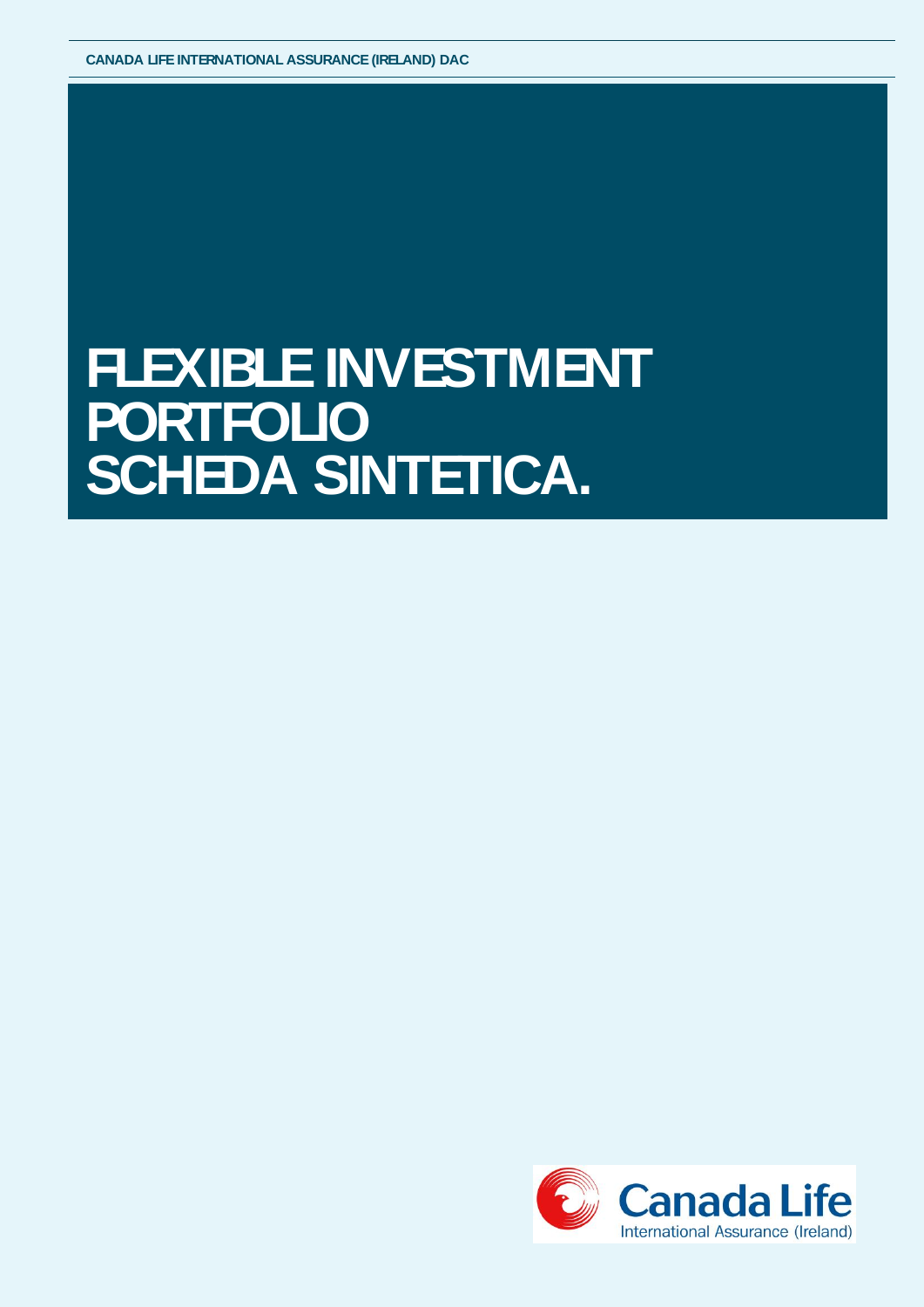## **SCHEDA SINTETICA**

## **INFORMAZIONI GENERALI**

La parte "Informazioni Generali" da consegnare obbligatoriamente all'investitore-contraente prima della sottoscrizione, è volta ad illustrare le informazioni generali sull'offerta.

|                                                                           | <b>INFORMAZIONI GENERALI SUL CONTRATTO</b>                                                                                                                                                                                                        |                                                                                                                                                                                                                                                                                                                          |                                                                                                                                                                                                                                                                                                                                                                                                                                                                                                                                                                                                                                                                                                                                                                                                                                                                                                                                                                                                                                                                                                                              |  |  |
|---------------------------------------------------------------------------|---------------------------------------------------------------------------------------------------------------------------------------------------------------------------------------------------------------------------------------------------|--------------------------------------------------------------------------------------------------------------------------------------------------------------------------------------------------------------------------------------------------------------------------------------------------------------------------|------------------------------------------------------------------------------------------------------------------------------------------------------------------------------------------------------------------------------------------------------------------------------------------------------------------------------------------------------------------------------------------------------------------------------------------------------------------------------------------------------------------------------------------------------------------------------------------------------------------------------------------------------------------------------------------------------------------------------------------------------------------------------------------------------------------------------------------------------------------------------------------------------------------------------------------------------------------------------------------------------------------------------------------------------------------------------------------------------------------------------|--|--|
| <b>IMPRESA DI</b><br><b>ASSICURAZIONE</b>                                 | Canada Life International Assurance<br>(Ireland) DAC, una società irlandese<br>controllata da Canada Life Group plc.                                                                                                                              | <b>CONTRATTO</b>                                                                                                                                                                                                                                                                                                         | Prodotto finanziario-assicurativo di<br>tipo Unit-Linked denominato Flexible<br><b>Investment Portfolio.</b>                                                                                                                                                                                                                                                                                                                                                                                                                                                                                                                                                                                                                                                                                                                                                                                                                                                                                                                                                                                                                 |  |  |
| <b>ATTIVITÀ</b><br><b>FINANZIARIE</b><br><b>SOTTOSTANTI</b>               |                                                                                                                                                                                                                                                   | Flexible Investment Portfolio è un prodotto finanziario assicurativo di tipo unit-linked che consente<br>l'investimento in quote di Organismi di Investimento Collettivo del Risparmio (OICR) sottostanti<br>armonizzati e non armonizzati, sia nazionali che esteri (c.d. fondi esterni), con diversi gradi di rischio. |                                                                                                                                                                                                                                                                                                                                                                                                                                                                                                                                                                                                                                                                                                                                                                                                                                                                                                                                                                                                                                                                                                                              |  |  |
| <b>PROPOSTE</b><br><b>DI</b><br><b>INVESTIMENTO</b><br><b>FINANZIARIO</b> | pagamento di premi ricorrenti.<br>Al momento della sottoscrizione del versamento aggiuntivo l'investitore contraente potrà:<br>In particolare, Flexible Investment Portfolio consente all'investitore-contraente:<br><b>CODICE LGII DEL FONDO</b> | Institutional Euro Liquidity (c.d. Fondo di destinazione)<br>fondi esterni senza l'attivazione del servizio aggiuntivo Opzione Stop Loss:<br><b>GESTORE DEL FONDO</b>                                                                                                                                                    | Flexible Investment Portfolio è un prodotto finanziario assicurativo a premio unico che non prevede il<br>Investire in uno o piu' fondi esterni scelti dalla Compagnia. L'investimento in uno o piu' fondi<br>esterni deve avvenire nel rispetto del limite massimo di venti (20) fondi esterni e<br>dell'investimento minimo per ciascun fondo per un ammontare pari a 1000 (mille) Euro;<br>Attivare il servizio aggiuntivo Opzione Stop Loss che prevede, al registrarsi di particolari<br>condizioni del contratto di seguito descritte, lo switch del controvalore della polizza investito in<br>uno o piu' fondi esterni (c.d. fondo/fondi di partenza) verso il Fondo Monetario Blackrock ICS<br>1. di investire in uno dei seguenti fondi esterni selezionati dalla Compagnia la cui descrizione è<br>riportata nelle Schede Sintetiche Informazioni Specifiche. In ciascuna delle seguenti Schede<br>Sintetiche Informazioni Specifiche e' rappresentato, a scopi meramente illustrativi, una<br>proposta d'investimento che consiste nell'investimento del premio versato in ciascuno dei<br><b>NOME DEL FONDO</b> |  |  |
|                                                                           | 1143                                                                                                                                                                                                                                              | Amundi                                                                                                                                                                                                                                                                                                                   | AMUNDI ETF SHORT EURO STOXX<br>50 DAILY                                                                                                                                                                                                                                                                                                                                                                                                                                                                                                                                                                                                                                                                                                                                                                                                                                                                                                                                                                                                                                                                                      |  |  |
|                                                                           | 1145                                                                                                                                                                                                                                              | Amundi                                                                                                                                                                                                                                                                                                                   | AMUNDI ETF SHORT GOVT BOND<br>EUROMTS BROAD 10-15 ©                                                                                                                                                                                                                                                                                                                                                                                                                                                                                                                                                                                                                                                                                                                                                                                                                                                                                                                                                                                                                                                                          |  |  |
|                                                                           | 1162                                                                                                                                                                                                                                              | <b>AMUNDI ETF GLOBAL</b><br><b>EMERGING BOND MARKIT IBOXX</b><br>Amundi<br>(USD)                                                                                                                                                                                                                                         |                                                                                                                                                                                                                                                                                                                                                                                                                                                                                                                                                                                                                                                                                                                                                                                                                                                                                                                                                                                                                                                                                                                              |  |  |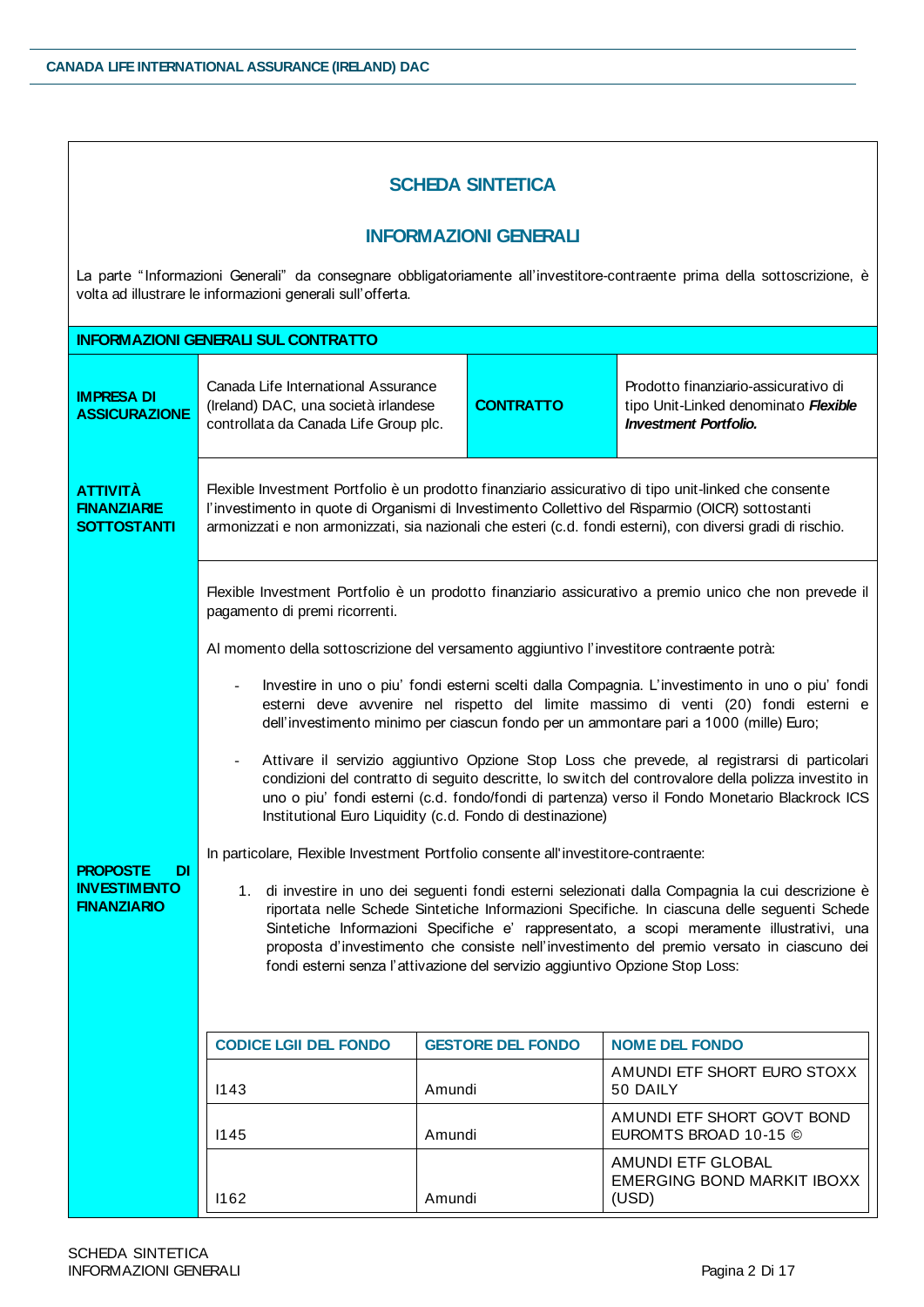| 1163 | Amundi                                                  | AMUNDI ETF S&P 500 (EUR)                                             |  |
|------|---------------------------------------------------------|----------------------------------------------------------------------|--|
|      |                                                         | AMUNDI ETF SHORT MSCI USA                                            |  |
| 1144 | Amundi                                                  | <b>DAILY</b>                                                         |  |
|      |                                                         | AMUNDI ETF SHORT US                                                  |  |
| 1146 | Amundi                                                  | TREASURY 7-10 DAILY ©                                                |  |
| 1128 | Amundi                                                  | Amundi Fund Equity Global<br>Resources MU                            |  |
|      |                                                         | AMUNDI FUNDS ABSOLUTE                                                |  |
| 1137 | Amundi                                                  | <b>VOLATILITY EURO EQUITIES</b>                                      |  |
| 1138 | Amundi                                                  | AMUNDI FUNDS BOND GLOBAL<br><b>AGGREGATE MHE-C</b>                   |  |
| 1129 | Amundi                                                  | Amundi Funds Dynarbitrage<br>Volatility ME-C                         |  |
| 1081 | Amundi                                                  | Amundi Funds Equity Global<br>Agriculture AE - C                     |  |
| 1139 | Amundi                                                  | Amundi Funds Equity Gold Mines<br>$AE - C$                           |  |
| 1169 | Amundi                                                  | Amundi Funds Cash EUR ME Acc                                         |  |
| 1120 | Bantleon                                                | Bantleon Opportunities L                                             |  |
| 1119 | Bantleon                                                | <b>Bantleon Opportunities S</b>                                      |  |
| 1001 | <b>Blackrock</b>                                        | BGF - Latin American A2 (Acc) Eur                                    |  |
| 1002 | <b>Blackrock</b>                                        | <b>BGF - Local Emerging Mkts Short</b><br>Duration Bond A2 (Acc) Eur |  |
| 1003 | <b>Blackrock</b>                                        | BGF - Pacific Equity A2 (Acc) Eur                                    |  |
| 1004 | <b>Blackrock</b><br>BGF - World Gold A2 (Acc) Eur       |                                                                      |  |
| 1005 | <b>Blackrock</b>                                        | BGF - World Mining A2 (Acc) Eur                                      |  |
| 1132 | <b>BlackRock</b><br>BGF Global Allocation Hdg A2 EUR    |                                                                      |  |
| 1083 | <b>Blackrock</b>                                        | <b>BGF World Agriculture E2</b>                                      |  |
| 1133 | <b>BlackRock</b>                                        | BGF World Energy A2 EUR                                              |  |
| 1168 | <b>Blackrock</b>                                        | <b>Blackrock ICS Institutional Euro</b><br>Liquidity Fund            |  |
| 1069 | <b>BlackRock</b>                                        | Ishares EURO MSCI Emerging<br>Markets (Acc) Eur                      |  |
| 1070 | <b>BlackRock</b>                                        | Ishares EURO MSCI World (Acc) Eur                                    |  |
| 1176 | <b>Blackrock</b>                                        | Ishares CORE EURO Stoxx 50<br>(ACC)                                  |  |
| 1061 | Carmignac                                               | Carmignac Emergents (Acc) Eur                                        |  |
| 1062 | Carmignac                                               | Carmignac Investissement A (Acc)<br>Eur                              |  |
| 1063 | Carmignac                                               | Carmignac Patrimoine A (Acc) Eur                                     |  |
| 1064 | Carmignac                                               | Carmignac Portfolio Commodities<br>(Acc) Eur                         |  |
| 1142 | Carmignac                                               | Carmignac Securite                                                   |  |
| 1171 | <b>DNCA</b> Invest<br><b>DNCA Invest Evolutif I EUR</b> |                                                                      |  |
|      |                                                         |                                                                      |  |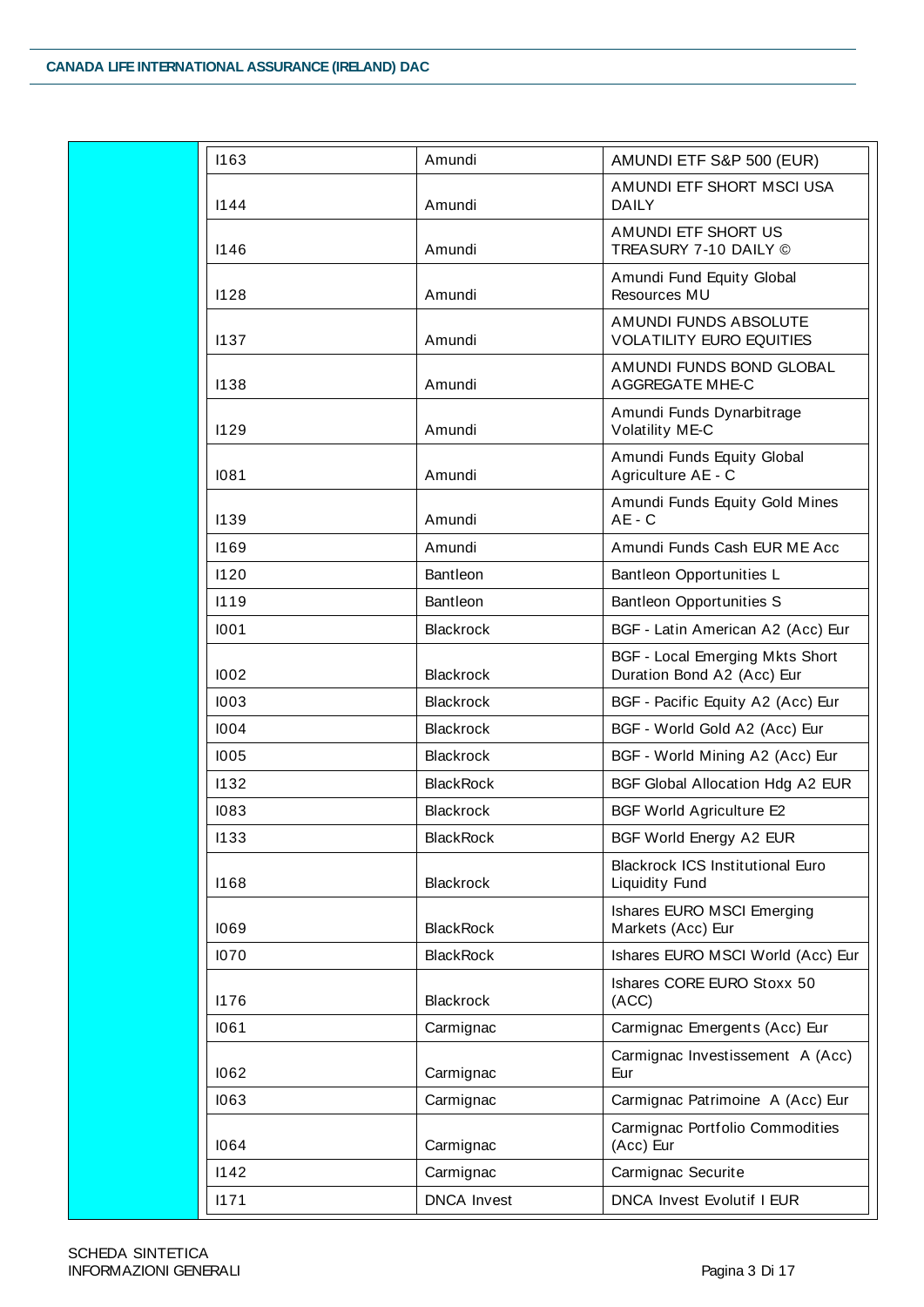| 1172<br><b>DNCA Invest</b><br><b>DNCA Invest Eurose I EUR</b><br>1121<br>Ethna<br>Ethna Aktiv ET<br>Ethna Global Defensiv T<br>1122<br>Ethna<br>Franklin Templeton<br>Acc \$<br>1088<br>Franklin European Growth Fund<br>Franklin Templeton<br>(Acc) Eur<br>1007<br>Franklin Templeton<br>Growth (Acc) Eur<br>1008<br>Franklin Templeton<br>Franklin High Yield (Euro) I<br>1010<br>1011<br>Franklin Templeton<br>Franklin India Fund (Acc) Eur<br>Franklin Mutual European Fund<br>1012<br>Franklin Templeton<br>(Acc) Eur<br>1013<br>Franklin Templeton<br>Fund (Acc) Eur<br>Franklin Templeton<br>1014<br>Franklin Templeton<br>1056<br>Eur<br>Franklin Templeton<br>Templeton Asian Bond I Acc €<br>1135<br>Templeton Asian Growth Fund<br>(Acc) Eur<br>Franklin Templeton<br>1048<br>1134<br>Franklin Templeton<br>Franklin Templeton<br>H1<br>1049<br>Franklin Templeton<br>Acc Eur H1<br>1050<br><b>Henderson Global</b><br><b>I165</b><br>Investors<br>Alpha<br>Henderson Global<br>1164<br>Investors<br><b>Bond</b><br><b>HSBC</b><br>1015<br>Eur<br><b>HSBC</b><br>(Acc) Eur<br>1006<br><b>HSBC</b><br>1016<br>(Acc) Eur<br><b>HSBC</b><br>1017<br>1018<br><b>HSBC</b><br>Eur<br><b>HSBC</b><br>1127<br>and Africa Equity C (Acc) USD<br>1060<br><b>JPM</b><br>1115<br><b>JPM</b> |  |                                                                      |  |
|---------------------------------------------------------------------------------------------------------------------------------------------------------------------------------------------------------------------------------------------------------------------------------------------------------------------------------------------------------------------------------------------------------------------------------------------------------------------------------------------------------------------------------------------------------------------------------------------------------------------------------------------------------------------------------------------------------------------------------------------------------------------------------------------------------------------------------------------------------------------------------------------------------------------------------------------------------------------------------------------------------------------------------------------------------------------------------------------------------------------------------------------------------------------------------------------------------------------------------------------------------------------------------------------|--|----------------------------------------------------------------------|--|
|                                                                                                                                                                                                                                                                                                                                                                                                                                                                                                                                                                                                                                                                                                                                                                                                                                                                                                                                                                                                                                                                                                                                                                                                                                                                                             |  |                                                                      |  |
|                                                                                                                                                                                                                                                                                                                                                                                                                                                                                                                                                                                                                                                                                                                                                                                                                                                                                                                                                                                                                                                                                                                                                                                                                                                                                             |  |                                                                      |  |
|                                                                                                                                                                                                                                                                                                                                                                                                                                                                                                                                                                                                                                                                                                                                                                                                                                                                                                                                                                                                                                                                                                                                                                                                                                                                                             |  |                                                                      |  |
|                                                                                                                                                                                                                                                                                                                                                                                                                                                                                                                                                                                                                                                                                                                                                                                                                                                                                                                                                                                                                                                                                                                                                                                                                                                                                             |  | Franklin Biotechnology Discovery I                                   |  |
|                                                                                                                                                                                                                                                                                                                                                                                                                                                                                                                                                                                                                                                                                                                                                                                                                                                                                                                                                                                                                                                                                                                                                                                                                                                                                             |  |                                                                      |  |
|                                                                                                                                                                                                                                                                                                                                                                                                                                                                                                                                                                                                                                                                                                                                                                                                                                                                                                                                                                                                                                                                                                                                                                                                                                                                                             |  | Franklin European Small-Mid Cap                                      |  |
|                                                                                                                                                                                                                                                                                                                                                                                                                                                                                                                                                                                                                                                                                                                                                                                                                                                                                                                                                                                                                                                                                                                                                                                                                                                                                             |  |                                                                      |  |
|                                                                                                                                                                                                                                                                                                                                                                                                                                                                                                                                                                                                                                                                                                                                                                                                                                                                                                                                                                                                                                                                                                                                                                                                                                                                                             |  |                                                                      |  |
|                                                                                                                                                                                                                                                                                                                                                                                                                                                                                                                                                                                                                                                                                                                                                                                                                                                                                                                                                                                                                                                                                                                                                                                                                                                                                             |  |                                                                      |  |
|                                                                                                                                                                                                                                                                                                                                                                                                                                                                                                                                                                                                                                                                                                                                                                                                                                                                                                                                                                                                                                                                                                                                                                                                                                                                                             |  | Franklin Mutual Global Discovery                                     |  |
|                                                                                                                                                                                                                                                                                                                                                                                                                                                                                                                                                                                                                                                                                                                                                                                                                                                                                                                                                                                                                                                                                                                                                                                                                                                                                             |  | Franklin US Equity Fund (Acc) Eur                                    |  |
|                                                                                                                                                                                                                                                                                                                                                                                                                                                                                                                                                                                                                                                                                                                                                                                                                                                                                                                                                                                                                                                                                                                                                                                                                                                                                             |  | Franklin US Opportunities I (Acc)                                    |  |
|                                                                                                                                                                                                                                                                                                                                                                                                                                                                                                                                                                                                                                                                                                                                                                                                                                                                                                                                                                                                                                                                                                                                                                                                                                                                                             |  |                                                                      |  |
|                                                                                                                                                                                                                                                                                                                                                                                                                                                                                                                                                                                                                                                                                                                                                                                                                                                                                                                                                                                                                                                                                                                                                                                                                                                                                             |  |                                                                      |  |
|                                                                                                                                                                                                                                                                                                                                                                                                                                                                                                                                                                                                                                                                                                                                                                                                                                                                                                                                                                                                                                                                                                                                                                                                                                                                                             |  | Templeton Frontier Markets EUR I                                     |  |
|                                                                                                                                                                                                                                                                                                                                                                                                                                                                                                                                                                                                                                                                                                                                                                                                                                                                                                                                                                                                                                                                                                                                                                                                                                                                                             |  | Templeton Global Bond I Acc Eur                                      |  |
|                                                                                                                                                                                                                                                                                                                                                                                                                                                                                                                                                                                                                                                                                                                                                                                                                                                                                                                                                                                                                                                                                                                                                                                                                                                                                             |  | Templeton Global Total Return I                                      |  |
|                                                                                                                                                                                                                                                                                                                                                                                                                                                                                                                                                                                                                                                                                                                                                                                                                                                                                                                                                                                                                                                                                                                                                                                                                                                                                             |  | Henderson Horizon Pan European                                       |  |
|                                                                                                                                                                                                                                                                                                                                                                                                                                                                                                                                                                                                                                                                                                                                                                                                                                                                                                                                                                                                                                                                                                                                                                                                                                                                                             |  | Henderson Horizon Euro Corporate                                     |  |
|                                                                                                                                                                                                                                                                                                                                                                                                                                                                                                                                                                                                                                                                                                                                                                                                                                                                                                                                                                                                                                                                                                                                                                                                                                                                                             |  | HSBC GIF Euro Core Bond (Acc)                                        |  |
|                                                                                                                                                                                                                                                                                                                                                                                                                                                                                                                                                                                                                                                                                                                                                                                                                                                                                                                                                                                                                                                                                                                                                                                                                                                                                             |  | HSBC GIF Euro Core Credit Bond                                       |  |
|                                                                                                                                                                                                                                                                                                                                                                                                                                                                                                                                                                                                                                                                                                                                                                                                                                                                                                                                                                                                                                                                                                                                                                                                                                                                                             |  | HSBC GIF Euro High Yield Bond                                        |  |
|                                                                                                                                                                                                                                                                                                                                                                                                                                                                                                                                                                                                                                                                                                                                                                                                                                                                                                                                                                                                                                                                                                                                                                                                                                                                                             |  | HSBC GIF Euroland Equity (Acc) Eur                                   |  |
|                                                                                                                                                                                                                                                                                                                                                                                                                                                                                                                                                                                                                                                                                                                                                                                                                                                                                                                                                                                                                                                                                                                                                                                                                                                                                             |  | HSBC GIF European Equity (Acc)                                       |  |
|                                                                                                                                                                                                                                                                                                                                                                                                                                                                                                                                                                                                                                                                                                                                                                                                                                                                                                                                                                                                                                                                                                                                                                                                                                                                                             |  | HSBC Global Investment Funds -<br>Global Emerging Markets Local Debt |  |
|                                                                                                                                                                                                                                                                                                                                                                                                                                                                                                                                                                                                                                                                                                                                                                                                                                                                                                                                                                                                                                                                                                                                                                                                                                                                                             |  | JPM Emerging Europe, Middle East                                     |  |
|                                                                                                                                                                                                                                                                                                                                                                                                                                                                                                                                                                                                                                                                                                                                                                                                                                                                                                                                                                                                                                                                                                                                                                                                                                                                                             |  | JPM Germany Equity C (acc) - EUR                                     |  |
| <b>JPM</b><br>1028<br>JPM Global Focus C (Acc) Eur                                                                                                                                                                                                                                                                                                                                                                                                                                                                                                                                                                                                                                                                                                                                                                                                                                                                                                                                                                                                                                                                                                                                                                                                                                          |  |                                                                      |  |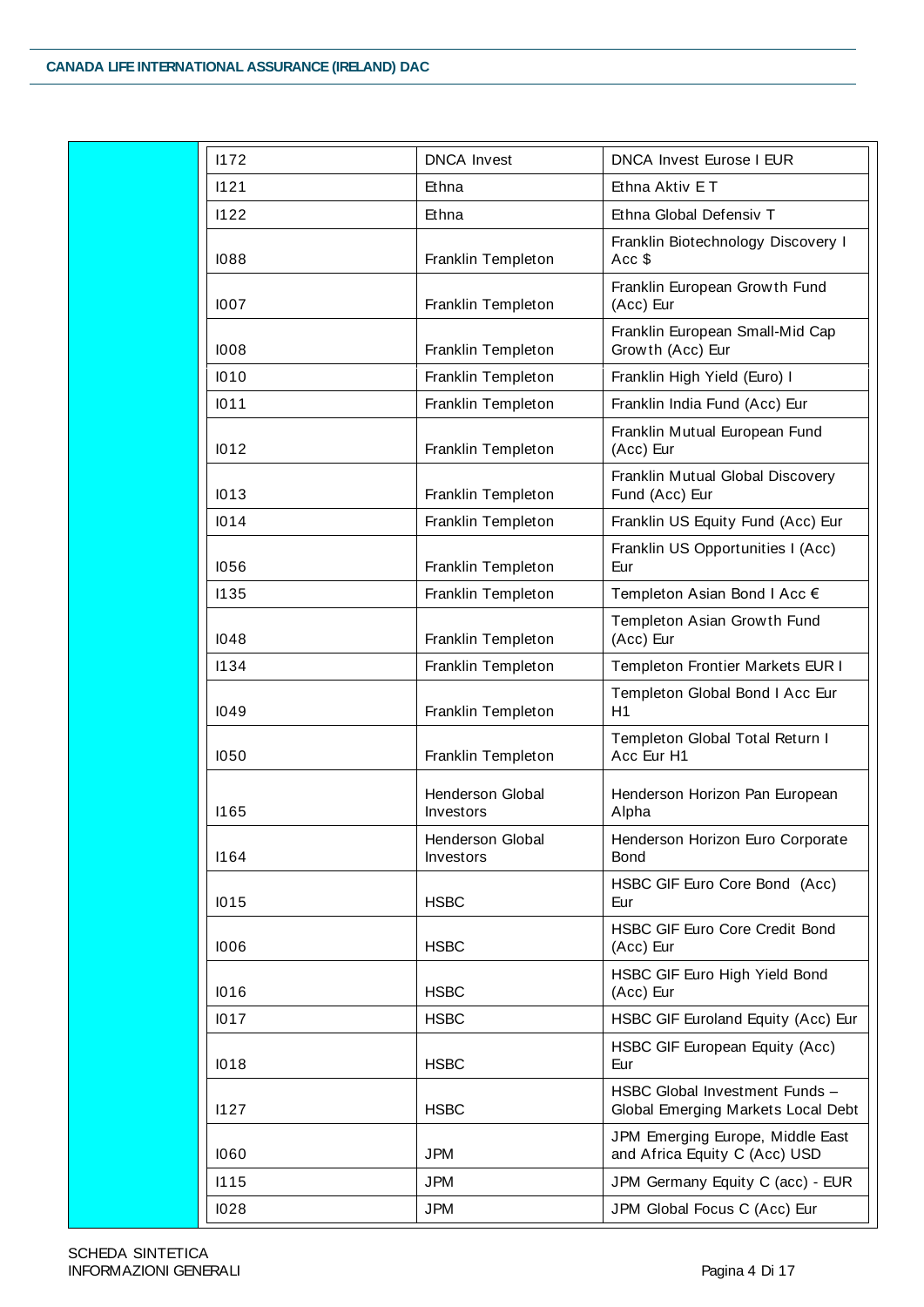| 1029 | <b>JPM</b>     | <b>JPM Global Natural Resources C</b><br>(Acc) Eur            |  |
|------|----------------|---------------------------------------------------------------|--|
| 1059 | <b>JPM</b>     | JPM Latin America Equity C (Acc)<br><b>USD</b>                |  |
| 1131 | Julius Baer    | JB Credit Opportunities Bond Fund<br>EUR <sub>C</sub>         |  |
| 1094 | Julius Baer    | JB EF Energy Transition EUR C                                 |  |
| 1130 | Julius Baer    | JB EM Inflation Linked Bond Fund<br>EUR <sub>C</sub>          |  |
| 1170 | Julius Baer    | JB EF Luxury Brands-EUR B                                     |  |
| 1031 | Morgan Stanley | MS INVF Euro Corporate Bond Z<br>(Acc)                        |  |
| 1033 | Morgan Stanley | MS INVF European Currencies High<br>Yield Bond Z (Acc) Eur    |  |
| 1034 | Morgan Stanley | MS INVF European Equity Alpha Z<br>(Acc) Eur                  |  |
| 1035 | Morgan Stanley | MS INVF European Property Z (Acc)<br>Eur                      |  |
| 1037 | Morgan Stanley | MS INVF Short Maturity Euro Bond<br>$Z$ (Acc)                 |  |
| 1117 | Muzinich       | Muzinich Enhancedyield<br>("Enhancedyield")                   |  |
| 1118 | Muzinich       | Muzinich ShortDurationHighYield<br>("ShortDurationHighYield") |  |
| 1116 | Muzinich       | Muzinich Transatlanticyield<br>("Transatlanticyield")         |  |
| 1113 | Nordea         | Nordea 1 SICAV - Emerging<br><b>Consumer Fund</b>             |  |
| 1136 | Nordea         | Nordea 1 SICAV - European Value<br>Fund                       |  |
| 1114 | Nordea         | Nordea 1 SICAV - Nordic Equity<br>Fund                        |  |
| 1167 | Nordea         | Nordea 1 SICAV - Stable Return<br>Fund BP EUR                 |  |
| 1039 | Pictet         | PF(LUX)-Biotech-I (Acc) Eur                                   |  |
| 1040 | Pictet         | PF(LUX)-EUR Bonds-I (Acc)                                     |  |
| 1041 | Pictet         | PF(LUX)-EUR Corporate Bonds-I<br>(Acc)                        |  |
| 1042 | Pictet         | PF(LUX)-EUR Government Bonds-I<br>(Acc)                       |  |
| 1043 | Pictet         | PF(LUX)-EUR Short Mid-Term<br>Bonds-I (Acc)                   |  |
| 1044 | Pictet         | PF(LUX)-Generics-I (Acc) Eur                                  |  |
| 1045 | Pictet         | PF(LUX)-Greater China-I (Acc) Eur                             |  |
| 1046 | Pictet         | PF(LUX)-Japanese Equities 130/30-l<br>(Acc) Eur               |  |
| 1047 | Pictet         | PF(LUX)-Water-I (Acc) Eur                                     |  |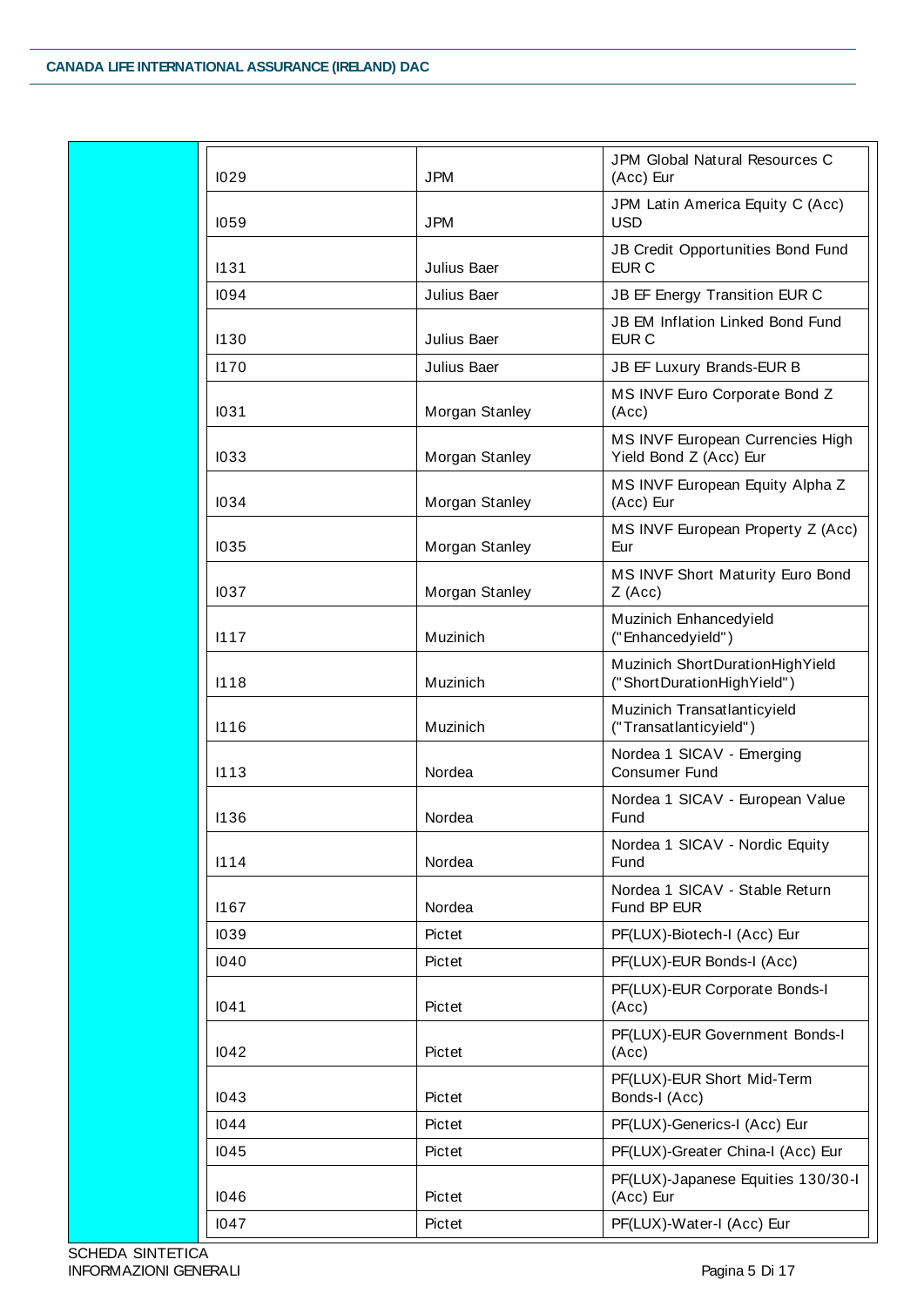| 1098 | Rivoli                                                 | Rivoli Capital P                                    |
|------|--------------------------------------------------------|-----------------------------------------------------|
| 1100 | Rivoli<br>RIVOLI EQUITY FUND                           |                                                     |
| 1099 | Rivoli                                                 | RIVOLI LONG SHORT BOND FUND                         |
| 1085 | Sampo Fund<br>Management                               | Danske Invest Global Emerging<br>Markets Small Cap. |
| 1084 | Sampo Fund<br>Management                               | Danske Invest Neutral Fund K                        |
| 1101 | Schroder                                               | Schroder ISF Asia Pac Prty Sec C<br><b>USD</b>      |
| 1052 | Schroder                                               | Schroder ISF BRIC C (Acc) Eur                       |
| 1053 | Schroder                                               | Schroder ISF Emerg Mkts C (Acc)<br>Eur              |
| 1140 | Schroder                                               | Schroder ISF GlbI High YId C EUR<br>Hdg Acc         |
| 1051 | Schroder                                               | Schroder ISF Greater China C (Acc)<br><b>USD</b>    |
| 1054 | Schroder                                               | Schroder ISF Middle East (Acc) Eur<br>C             |
| 1141 | Schroder                                               | Schroder ISF Strategic Bd C EUR<br>Hdg              |
| 1167 | Schroder ISF Italian Equity C (Acc)<br>Schroder<br>Eur |                                                     |
| 1104 | <b>SEB</b>                                             | <b>SEB Asset Selection C EUR</b>                    |
| 1124 | <b>SEB</b>                                             | SEB Listed Private Equity ID Euro                   |
| 1126 | <b>SEB</b>                                             | <b>SEB Russia Fund</b>                              |
| 1074 | Societe Generale                                       | Lyxor Epsilon Managed Futures A<br>(Acc) EUR        |
| 1148 | Franklin Templeton                                     | Franklin Technology I Acc €                         |
| 1149 | <b>JPM</b>                                             | JPM Global Healthcare C (acc) -<br><b>USD</b>       |
| 1150 | <b>JPM</b>                                             | JPM US Eq C (acc)-USD                               |
| 1151 | Pictet                                                 | Pictet - Global Bonds-I EUR                         |
| 1152 | Pictet                                                 | Pictet-Digital Communication-I EUR                  |
| 1153 | Pictet                                                 | Pictet Short-Term Money Market<br>USD <sub>I</sub>  |
| 1158 | Pictet                                                 | Pictet Piclife - P CHF                              |
| 1159 | Pictet                                                 | Pictet - CHF Bonds - I                              |
| 1160 | Julius Baer                                            | Julius Baer Multicash - Money<br>Market Fund EUR B  |
| 1156 | Julius Baer                                            | Julius Baer Multicash - Money<br>Market Fund CHF B  |
| 1157 | Julius Baer                                            | JB BF Absolute Ret Plus-CHF                         |
| 1175 | <b>Tendercapital Funds PLC</b>                         | Tendercapital Bond Two Steps I<br>Acc               |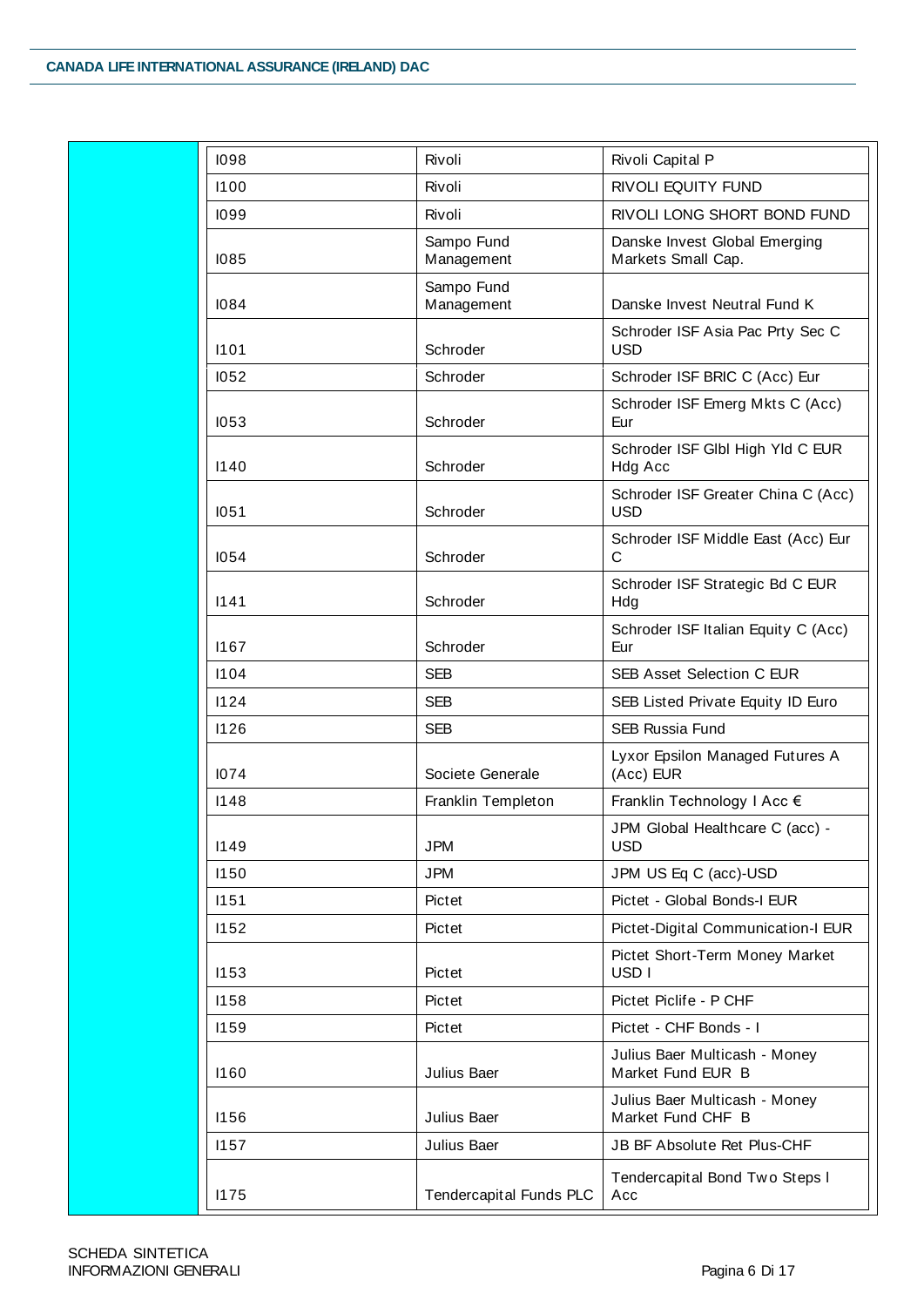| 1155                                                                                                                                                                                                                                                                                                                                                                                                                                                                                                                                                                                                                                                                                                                                                                                                                                                                                                                                                                                                                                                              | Agora Investments SGR<br>SpA | Agora Valore Protetto                                                                         |  |
|-------------------------------------------------------------------------------------------------------------------------------------------------------------------------------------------------------------------------------------------------------------------------------------------------------------------------------------------------------------------------------------------------------------------------------------------------------------------------------------------------------------------------------------------------------------------------------------------------------------------------------------------------------------------------------------------------------------------------------------------------------------------------------------------------------------------------------------------------------------------------------------------------------------------------------------------------------------------------------------------------------------------------------------------------------------------|------------------------------|-----------------------------------------------------------------------------------------------|--|
| 2. di investire in uno dei precedenti fondi esterni abbinati all'Opzione Stop Loss. L'Opzione al<br>verificarsi di particolari condizioni del contratto e in base alla percentuale di attivazione scelta<br>dall'investitore-contraente in sede di sottoscrizione del servizio (come descritto nella presente<br>Scheda Sintetica Informazioni Generali nella sezione Opzioni Contrattuali), prevede lo switch<br>verso il Fondo Monetario Blackrock ICS Institutional Euro Liquidity (cd. Fondo di destinazione).<br>A scopi meramente illustrativi sono inclusi nel presente Prospetto le Schede Sintetiche<br>Informazioni Specifiche relative alle proposte d'investimento, di seguito elencate, in alcuni dei<br>fondi esterni abbinati all'attivazione dell'Opzione Stop Loss. Nella redazione delle suddette<br>Schede Sintetiche Informazioni Specifiche si e' ipotizzato l'attivazione dell'Opzione Stop Loss<br>al livello esemplificativo del 10%. Si rammenta all'investitore-contraente che tale percentuale<br>deve essere maggiore o uguale al 5%. |                              |                                                                                               |  |
| <b>CODICE LGII DEL FONDO</b>                                                                                                                                                                                                                                                                                                                                                                                                                                                                                                                                                                                                                                                                                                                                                                                                                                                                                                                                                                                                                                      | <b>GESTORE DEL FONDO</b>     | <b>NOME DEL FONDO</b>                                                                         |  |
| <b>I144SL</b>                                                                                                                                                                                                                                                                                                                                                                                                                                                                                                                                                                                                                                                                                                                                                                                                                                                                                                                                                                                                                                                     | Amundi                       | AMUNDI ETF SHORT MSCI USA<br>DAILY con Opzione Stop Loss                                      |  |
| <b>I137SL</b>                                                                                                                                                                                                                                                                                                                                                                                                                                                                                                                                                                                                                                                                                                                                                                                                                                                                                                                                                                                                                                                     | Amundi                       | AMUNDI FUNDS ABSOLUTE<br><b>VOLATILITY EURO EQUITIES con</b><br>Opzione Stop Loss             |  |
| <b>I138SL</b>                                                                                                                                                                                                                                                                                                                                                                                                                                                                                                                                                                                                                                                                                                                                                                                                                                                                                                                                                                                                                                                     | Amundi                       | AMUNDI FUNDS GLOBAL<br>AGGREGATE MHE-C con Opzione<br>Stop Loss                               |  |
| <b>I162SL</b>                                                                                                                                                                                                                                                                                                                                                                                                                                                                                                                                                                                                                                                                                                                                                                                                                                                                                                                                                                                                                                                     | Amundi                       | AMUNDI ETF GLOBAL<br><b>EMERGING BOND MARKIT IBOXX</b><br>(USD) con Opzione Stop Loss         |  |
| <b>I163SL</b>                                                                                                                                                                                                                                                                                                                                                                                                                                                                                                                                                                                                                                                                                                                                                                                                                                                                                                                                                                                                                                                     | Amundi                       | AMUNDI ETF S&P 500 (EUR) con<br>Opzione Stop Loss                                             |  |
| <b>I120SL</b>                                                                                                                                                                                                                                                                                                                                                                                                                                                                                                                                                                                                                                                                                                                                                                                                                                                                                                                                                                                                                                                     | Bantleon                     | Bantleon Opportunities L con<br>Opzione Stop Loss                                             |  |
| 1002SL                                                                                                                                                                                                                                                                                                                                                                                                                                                                                                                                                                                                                                                                                                                                                                                                                                                                                                                                                                                                                                                            | <b>Blackrock</b>             | <b>BGF - Local Emerging Mkts Short</b><br>Duration Bond A2 (Acc) Eur con<br>Opzione Stop Loss |  |
| 1003SL                                                                                                                                                                                                                                                                                                                                                                                                                                                                                                                                                                                                                                                                                                                                                                                                                                                                                                                                                                                                                                                            | <b>Blackrock</b>             | BGF - Pacific Equity A2 (Acc) Eur<br>con Opzione Stop Loss                                    |  |
| <b>I132SL</b>                                                                                                                                                                                                                                                                                                                                                                                                                                                                                                                                                                                                                                                                                                                                                                                                                                                                                                                                                                                                                                                     | <b>BlackRock</b>             | BGF Global Allocation Hdg A2 EUR<br>con Opzione Stop Loss                                     |  |
| <b>I069SL</b>                                                                                                                                                                                                                                                                                                                                                                                                                                                                                                                                                                                                                                                                                                                                                                                                                                                                                                                                                                                                                                                     | <b>BlackRock</b>             | Ishares EURO MSCI Emerging<br>Markets (ACC) con Opzione Stop<br>Loss                          |  |
| 1070SL                                                                                                                                                                                                                                                                                                                                                                                                                                                                                                                                                                                                                                                                                                                                                                                                                                                                                                                                                                                                                                                            | <b>BlackRock</b>             | Ishares EURO MSCI World (ACC)<br>con Opzione Stop Loss                                        |  |
| 10176SL                                                                                                                                                                                                                                                                                                                                                                                                                                                                                                                                                                                                                                                                                                                                                                                                                                                                                                                                                                                                                                                           | <b>BlackRock</b>             | Ishares CORE EURO Stoxx 50<br>(ACC) con Opzione Stop Loss                                     |  |
| 1063SL                                                                                                                                                                                                                                                                                                                                                                                                                                                                                                                                                                                                                                                                                                                                                                                                                                                                                                                                                                                                                                                            | Carmignac                    | Carmignac Patrimoine A (Acc) Eur<br>con Opzione Stop Loss                                     |  |
| 1010SL                                                                                                                                                                                                                                                                                                                                                                                                                                                                                                                                                                                                                                                                                                                                                                                                                                                                                                                                                                                                                                                            | Franklin Templeton           | Franklin High Yield (Euro) I Acc con<br>Opzione Stop Loss                                     |  |
| 1013SL                                                                                                                                                                                                                                                                                                                                                                                                                                                                                                                                                                                                                                                                                                                                                                                                                                                                                                                                                                                                                                                            | Franklin Templeton           | Franklin Mutual Global Discovery                                                              |  |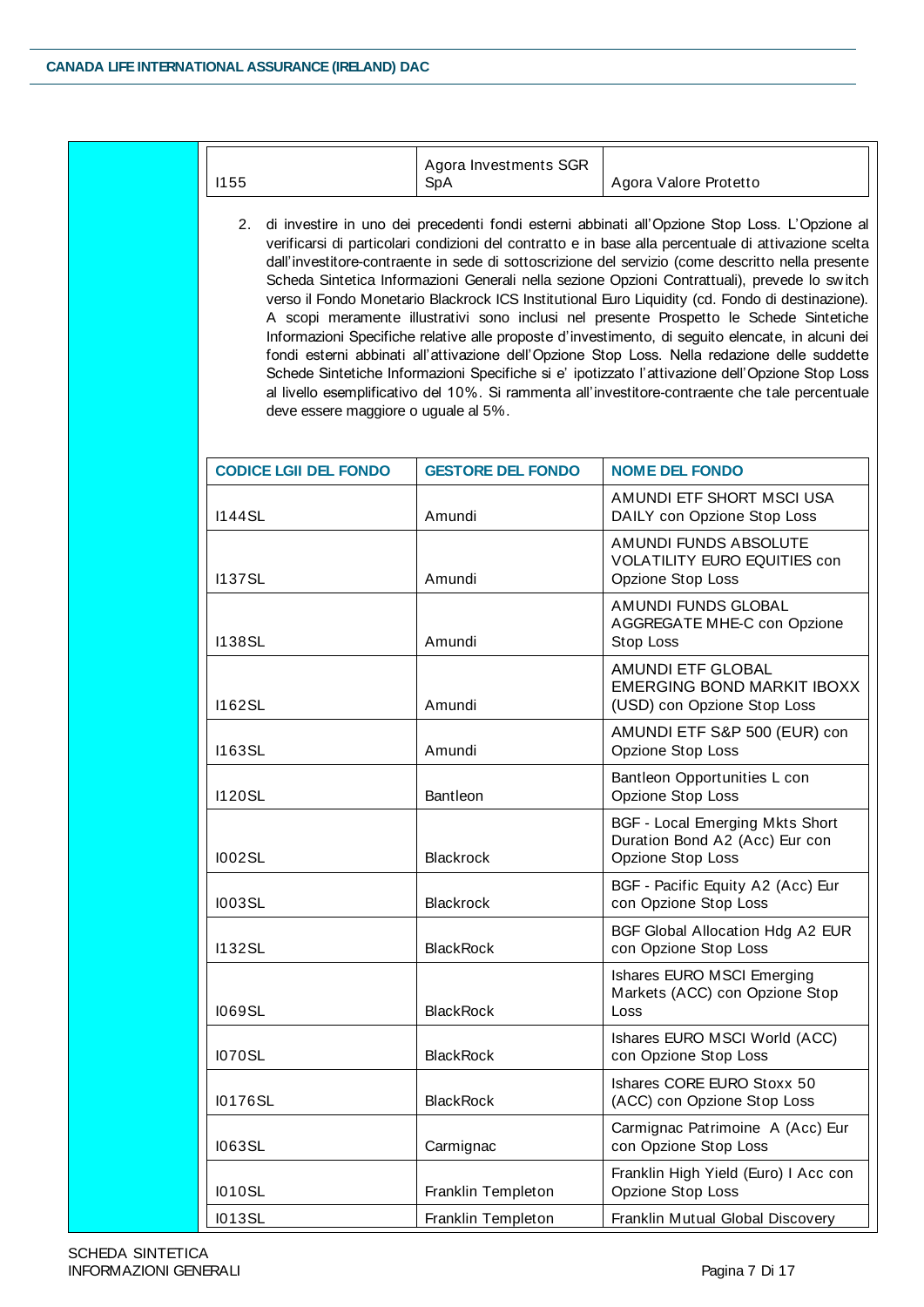|               |                                | Fund I (Acc) Eur con Opzione Stop<br>Loss                                                     |  |
|---------------|--------------------------------|-----------------------------------------------------------------------------------------------|--|
| 1049SL        | Franklin Templeton             | Templeton Global Bond I Acc Eur<br>H1 con Opzione Stop Loss                                   |  |
| 1050SL        | Franklin Templeton             | Templeton Global Total Return I<br>Acc Eur H1 con Opzione Stop Loss                           |  |
| <b>I016SL</b> | <b>HSBC</b>                    | HSBC GIF Euro High Yield Bond I<br>Acc con Opzione Stop Loss                                  |  |
| <b>I127SL</b> | <b>HSBC</b>                    | HSBC Global Investment Funds -<br>Global Emerging Markets Local Debt<br>con Opzione Stop Loss |  |
| <b>I130SL</b> | Julius Baer                    | <b>JB EM Inflation Linked Bond Fund</b><br>EUR C con Opzione Stop Loss                        |  |
| <b>I033SL</b> | Morgan Stanley                 | MS INVF European Currencies High<br>Yield Bond Z (Acc) Eur con Opzione<br>Stop Loss           |  |
| <b>I116SL</b> | Muzinich                       | Muzinich Transatlanticyield<br>("Transatlanticyield") con Opzione<br>Stop Loss                |  |
| 1098SL        | Rivoli                         | Rivoli Capital P con Opzione Stop<br>Loss                                                     |  |
| 1099SL        | Rivoli                         | RIVOLI LONG SHORT BOND FUND<br>con Opzione Stop Loss                                          |  |
| <b>1084SL</b> | Sampo Fund<br>Management       | Danske Invest Neutral Fund K con<br>Opzione Stop Loss                                         |  |
| <b>I140SL</b> | Schroder                       | Schroder ISF GlbI High Yld C EUR<br>Hdg Acc con Opzione Stop Loss                             |  |
| <b>I104SL</b> | <b>SEB</b>                     | SEB Asset Selection C EUR con<br>Opzione Stop Loss                                            |  |
| <b>I074SL</b> | Societe Generale               | Lyxor Epsilon Managed Futures A<br>(Acc) EUR con Opzione Stop Loss                            |  |
| <b>I153SL</b> | Pictet                         | Pictet Short-Term Money Market<br>USD I con Opzione Stop Loss                                 |  |
| <b>I151SL</b> | Pictet                         | Pictet- Global Bonds-I EUR con<br>Opzione Stop Loss                                           |  |
| <b>I156SL</b> | Julius Baer                    | Julius Baer Multicash - Money<br>Market Fund CHF B con Opzione<br>Stop Loss                   |  |
| <b>I159SL</b> | Pictet                         | Pictet - CHF Bonds - I con Opzione<br>Stop Loss                                               |  |
| <b>I175SL</b> | <b>Tendercapital Funds PLC</b> | Tendercapital Bond Two Steps I<br>Acc con Opzione Stop Loss                                   |  |

3. di investire in piu' di uno dei fondi esterni (di cui alla tabella al precedente punto 1) secondo la percentuale di ripartizione del premio versato stabilito dall'investitore-contraente. A scopo meramente illustrativo sono inserite nel presente Prospetto le Schede Sintetiche Informazioni Specifiche relative ad alcune proposte d'investimento, di seguito elencate, in piu' di un fondo esterno (c.d. Combinazioni Libere). Si rammenta che l'investitore-contraente puo' investire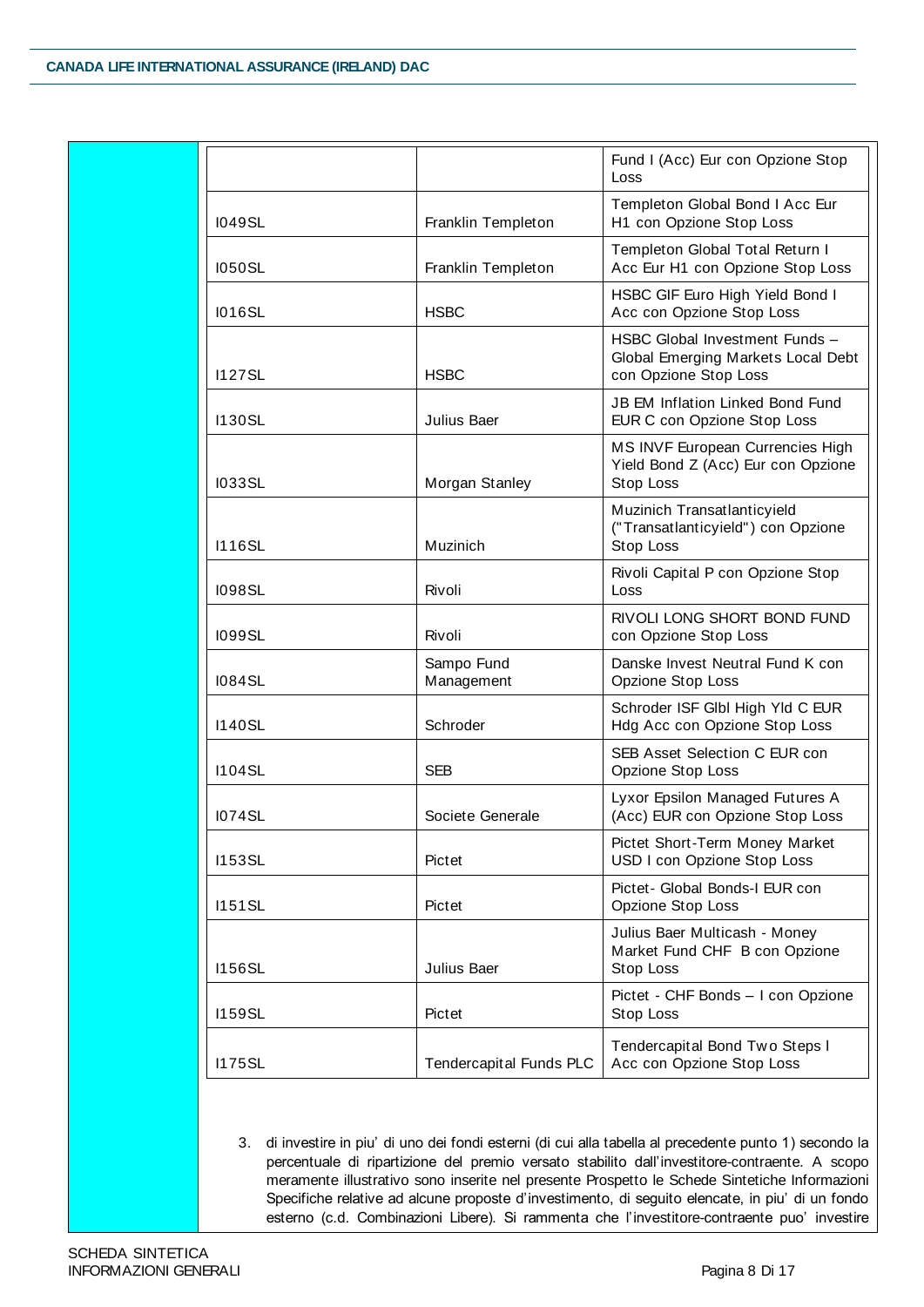| <b>CODICE LGII DELLA PROPOSTA DI</b><br><b>INVESTIMENTO</b> | NOME DELLA PROPOSTA D'INVESTIMENTO                           |
|-------------------------------------------------------------|--------------------------------------------------------------|
| CL <sub>01</sub>                                            | Combinazione Libera - Europa Obbligazionario                 |
| CL <sub>02</sub>                                            | Combinazione Libera - Europa Azionario                       |
| CL <sub>03</sub>                                            | Combinazione Libera - Europa Obbligazionario e<br>Azionario  |
| CL <sub>04</sub>                                            | Combinazione Libera - Globale Obbligazionario                |
| CL <sub>05</sub>                                            | Combinazione Libera - Globale Azionario                      |
| CL <sub>06</sub>                                            | Combinazione Libera - Globale Obbligazionario e<br>Azionario |

liberamente in qualsiasi fondo esterno tra quelli elencati nella Tabella al punto 1:

4. di investire in piu' di uno dei fondi esterni abbinati al servizio aggiuntivo Opzione Stop Loss. A scopo meramente illustrativo sono incluse nel presente prospetto le Schede Sintetiche Informazioni Specifiche relative ad alcune combinazioni libere di cui al precedente punto 3. Si rammenta che il servizio aggiuntivo Opzione Stop Loss puo' essere attivato su qualsiasi combinazione scelta dall'investitore-contraente.

| <b>CODICE LGII DELLA PROPOSTA DI</b><br><b>INVESTIMENTO</b> | <b>NOME DELLA PROPOSTA D'INVESTIMENTO</b>                                  |
|-------------------------------------------------------------|----------------------------------------------------------------------------|
| CL03SL                                                      | Combinazione Libera - Europa Obbligazionario e<br>Azionario con Stop Loss  |
| CL05SL                                                      | Combinazione Libera - Globale Azionario con Stop<br>Loss                   |
| CL06SL                                                      | Combinazione Libera - Globale Obbligazionario e<br>Azionario con Stop Loss |

All'investitore-contraente non è riconosciuta la facoltà di effettuare investimenti in fondi diversi da quelli sopra elencati.

Canada Life International Assurance (Ireland) DAC si riserva il diritto di modificare la lista dei fondi sopra riportata in qualsiasi momento, mediante l'offerta di nuovi fondi o mediante il ritiro di fondi precedentemente offerti. Canada Life International Assurance (Ireland) DAC si impegna a comunicare eventuali variazioni nell'offerta dei fondi agli investitori-contraenti anticipatamente. Nell'eventualità che Canada Life International Assurance (Ireland) DAC decida di rimuovere un fondo dalla lista di cui sopra e in cui un Cliente abbia investito, verrà richiesto all'investitore-contraente di reinvestire in un altro fondo. Ulteriori dettagli sono contenuti nelle Condizioni di Polizza.

Il Contratto è a vita intera.

Versamenti aggiuntivi potranno essere effettuati in qualsiasi momento ai sensi delle condizioni di polizza in vigore al momento del versamento. L'importo minimo del versamento aggiuntivo è di €5.000 (cinquemila).

Non sono previsti importi massimi di premio.

Il pagamento del premio non potrà essere effettuato mediante conferimenti, in tutto o in parte, di portafogli di fondi esistenti.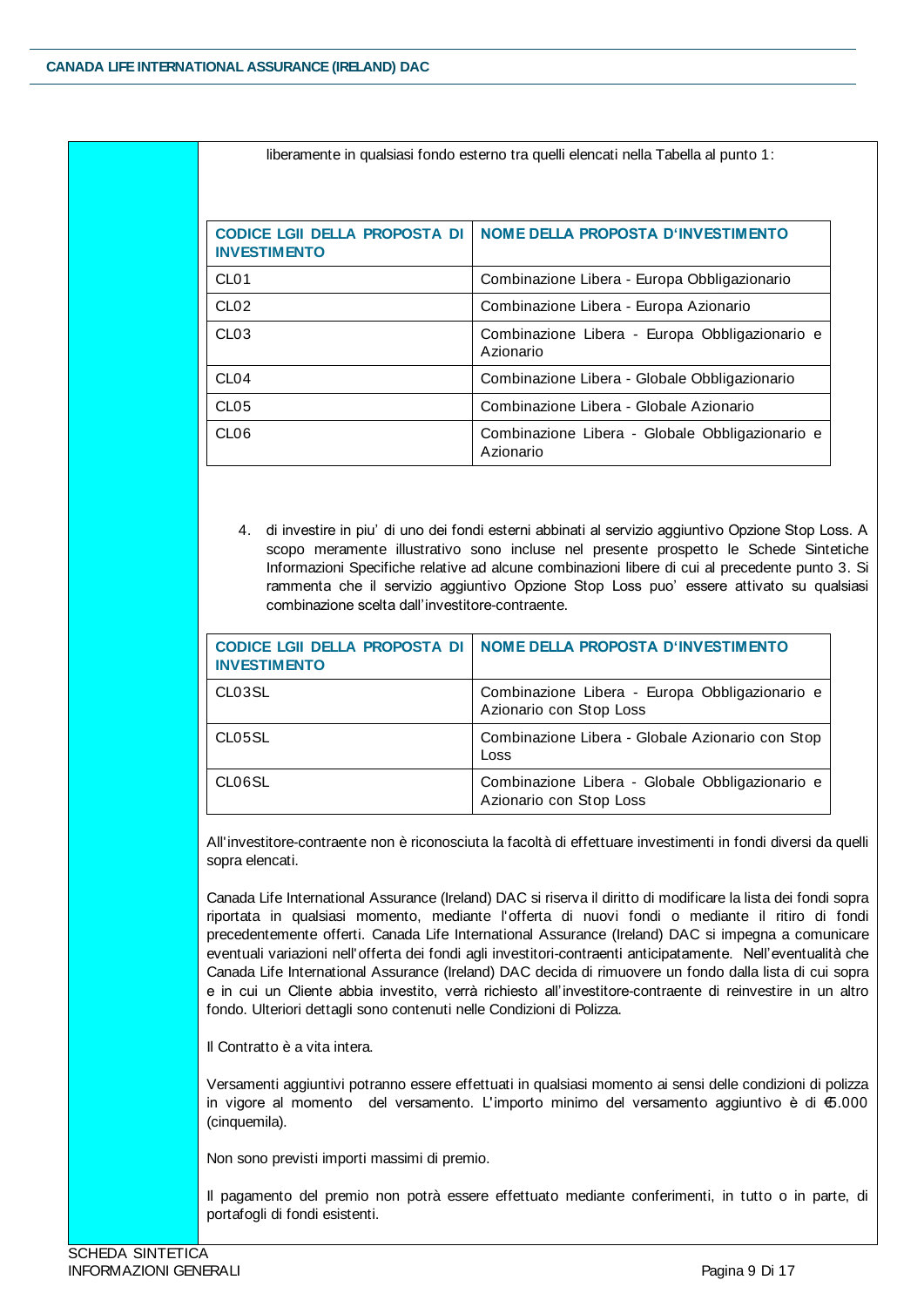|                                       | Si rinvia alle Informazioni Specifiche della presente Scheda Sintetica per una più dettagliata illustrazione<br>di ciascuna delle proposte d'investimento sopra indicate.                                                                                                                                                                                                                                                                                                                                                                                                                                                                                                                                                                                                                                                                                                                                                                                                                                                                                                                        |  |  |  |
|---------------------------------------|--------------------------------------------------------------------------------------------------------------------------------------------------------------------------------------------------------------------------------------------------------------------------------------------------------------------------------------------------------------------------------------------------------------------------------------------------------------------------------------------------------------------------------------------------------------------------------------------------------------------------------------------------------------------------------------------------------------------------------------------------------------------------------------------------------------------------------------------------------------------------------------------------------------------------------------------------------------------------------------------------------------------------------------------------------------------------------------------------|--|--|--|
| <b>FINALITÀ</b>                       | Flexible Investment Portfolio consente l'investimento di eventuali versamenti aggiuntivi in un'ampia<br>gamma di fondi.<br>Le esigenze d'investimento di risparmio associate a Flexible Investment Portfolio sono quelle di crescita<br>del capitale investito nel medio lungo periodo. La crescita del capitale investito dipende dall'andamento<br>dei fondi selezionati dall'investitore-contraente.<br>Il Contratto offre una copertura caso morte in caso di decesso dell'assicurato.<br>La Compagnia pagherà un indennizzo pari al 101% del valore di polizza, al netto di eventuali<br>imposte applicabili, ai beneficiari designati al momento della morte dell'ultimo soggetto<br>assicurato. In tale eventualita' non verra' applicata nessuna penale.                                                                                                                                                                                                                                                                                                                                 |  |  |  |
|                                       | OPZIONE STOP LOSS                                                                                                                                                                                                                                                                                                                                                                                                                                                                                                                                                                                                                                                                                                                                                                                                                                                                                                                                                                                                                                                                                |  |  |  |
|                                       | Il presente contratto offre all'investitore-contraente che abbia scelto di investire i premi in uno o<br>piu' fondi esterni, la possibilità di sottoscrivere il servizio aggiuntivo e opzionale Stop Loss<br>finalizzato a limitare l'eventuale perdita in momenti di ribasso improvvisi e repentini del mercato<br>trasferendo l'intero valore della polizza, investito in uno o piu' fondi esterni (c.d. Fondo/Fondi di<br>partenza), verso il Fondo di destinazione. Il fondo di destinazione e' il fondo monetario Blackrock<br>ICS Institutional Euro Liquidity denominato in Euro e avente grado di rischio basso.                                                                                                                                                                                                                                                                                                                                                                                                                                                                         |  |  |  |
|                                       | Attraverso la sottoscrizione dell'Opzione Stop Loss l'investitore-contraente dà l'incarico alla<br>Compagnia:                                                                                                                                                                                                                                                                                                                                                                                                                                                                                                                                                                                                                                                                                                                                                                                                                                                                                                                                                                                    |  |  |  |
| <b>OPZIONI</b><br><b>CONTRATTUALI</b> | di calcolare quotidianamente, in ogni giorno lavorativo ed in base all'ultimo valore delle<br>i.<br>quote disponibili, il valore della polizza;<br>di individuare quotidianamente il periodo di riferimento, corrispondente all'intervallo<br>ii.<br>temporale pari ai 90 giorni precedenti l'ultima data di valorizzazione della polizza;<br>di calcolare quotidianamente, all'interno del periodo di riferimento, il massimo valore<br>iii.<br>della polizza;<br>di calcolare quotidianamente la variazione percentuale del valore della polizza dal<br>iv.<br>massimo valore della polizza (come definiti a precedenti punti ii e iii), in ogni giorno<br>lavorativo (giorno di rilevazione);<br>nel caso il cui tale calcolo registri un decremento pari o superiore al livello indicato<br>V.<br>dall'investitore contraente alla sottoscrizione dell'opzione Stop Loss, di disinvestire<br>l'intero controvalore di tutte le quote attribuite al contratto;<br>di investire tale controvalore nel fondo Blackrock ICS Institutional Euro Liquidity (c.d.<br>VI.<br>fondo di destinazione). |  |  |  |
|                                       | Si riportano di seguito le definizioni significative per il servizio aggiuntivo Opzione Stop Loss:                                                                                                                                                                                                                                                                                                                                                                                                                                                                                                                                                                                                                                                                                                                                                                                                                                                                                                                                                                                               |  |  |  |
|                                       | Periodo di riferimento: corrisponde ad un arco temporale di 90 giorni che varia<br>quotidianamente. Comprende, di giorno in giorno, il giorno di rilevazione in cui viene<br>effettuato il confronto giornaliero ed i 90 giorni di rilevazione precedenti. Qualora il<br>Programma Stop Loss sia stato attivato da meno di 90 giorni, il periodo di riferimento si<br>riferisce esclusivamente ai giorni di rilevazione effettivamente decorsi dalla data di<br>attivazione. Nel caso in cui l'investitore-contraente effettui un versamento di premio<br>aggiuntivo o richieda un'operazione di riscatto parziale, il periodo di osservazione verrà<br>interrotto e, in seguito all'operazione effettuata, inizierà a decorrere un nuovo periodo di<br>osservazione.<br>Valore Massimo della polizza: all'interno di ciascun periodo di riferimento è il più elevato<br>valore registrato dalla polizza;<br>La variazione Percentuale è calcolata come segue: $\left(\frac{V_t}{V_{max}} - 1\right)$ %                                                                                          |  |  |  |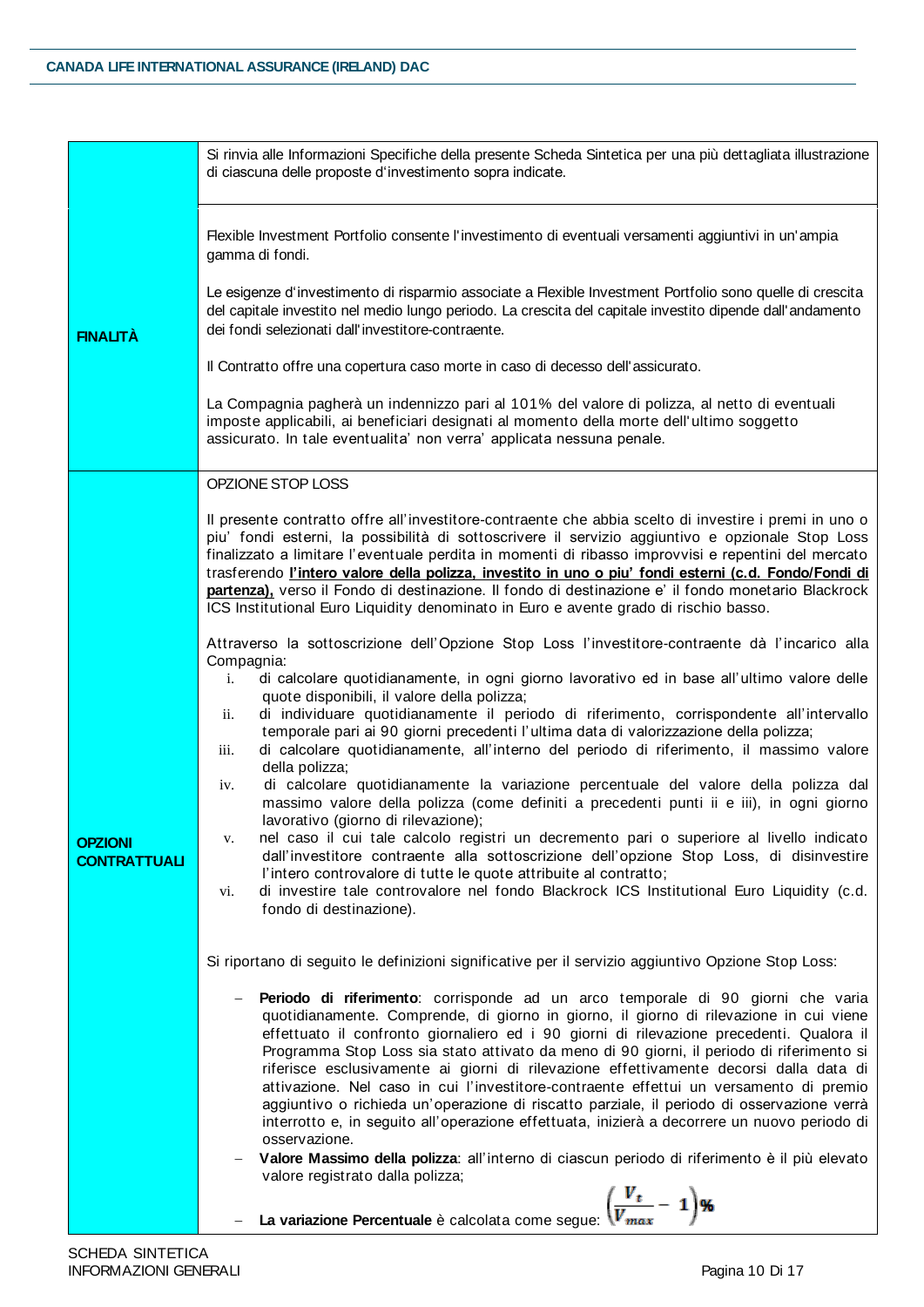| <b>DURATA</b> | Flexible Investment Portfolio è un contratto di assicurazione a vita intera che non prevede un termine<br>massimo di durata. La durata del Contratto coincide con la durata della vita dell'ultimo assicurato.                                                                                                                                                                                                                                                                                                                                                                                     |
|---------------|----------------------------------------------------------------------------------------------------------------------------------------------------------------------------------------------------------------------------------------------------------------------------------------------------------------------------------------------------------------------------------------------------------------------------------------------------------------------------------------------------------------------------------------------------------------------------------------------------|
|               | Il Fondo Monetario di destinazione dove la Compagnia investirà gli attivi in seguito all'attivazione<br>dell'Opzione Stop Loss e' il Blackrock ICS Institutional Euro Liquidity. Le caratteristiche del<br>fondo di destinazione sono descritte nelle singole Schede Sintetiche Infomazioni Specifiche dei<br>fondi con Opzione Stop Loss come elencati nella tabella al punto 2 della sezione "Proposte di<br>investimento finanziario" della presente Scheda Sintetica Informazioni Generali.                                                                                                    |
|               | al valore delle quote del fondo stesso.<br>L'investitore-contraente ha la facoltà di revocare in qualsiasi momento l'Opzione Stop Loss<br>tramite comunicazione scritta, effettuata mediante l'apposito Modulo disponibile presso il<br>collocatore.<br>La revoca decorre dal secondo giorno lavorativo per la Compagnia successivo (giorno di<br>riferimento per la revoca) alla data in cui la Compagnia riceve la richiesta di revoca sottoscritta<br>dall'investitore-contraente.                                                                                                              |
|               | La richiesta di switch tra piu' fondi esterni non comporta la revoca dell' Opzione Stop Loss.<br>Tutte le operazioni di switch effettuate dalla Compagnia in seguito all'attivazione dell'Opzione<br>Stop Loss saranno successivamente comunicate all'investitore-contraente, tramite una lettera di<br>conferma con le indicazioni relative al nuovo fondo, nonché le informazioni relative al numero ed                                                                                                                                                                                          |
|               | L'investitore-contraente conserva la facoltà di richiedere, in qualsiasi momento, un'operazione di<br>switch dai fondi esterni tra quelli elencati nella tabella al punto 1 della sezione "Proposte di<br>investimento finanziario" della presente Scheda Sintetica Informazioni Generali.                                                                                                                                                                                                                                                                                                         |
|               | L'importo trasferito nel fondo di destinazione in seguito all'attivazione dell'Opzione Stop Loss,<br>sara' pari al controvalore delle quote del fondo o fondi di partenza del primo giorno di riferimento<br>successivo alla data in cui la Compagnia ha rilevato il verificarsi delle condizioni stesse.                                                                                                                                                                                                                                                                                          |
|               | Si evidenzia che la periodicità di rilevazione della variazione percentuale rispetto al massimo del periodo<br>di riferimento, non coincide con il giorno in cui viene effettuata l'operazione di switch nel Fondo<br>Monetario di destinazione e quindi sono possibili decrementi del rendimento superiori alla soglia<br>percentuale sopra citata.                                                                                                                                                                                                                                               |
|               | Nel caso in cui si verifichino le condizioni per il disinvestimento previste dall' Opzione Stop Loss,<br>l'operazione di disinvestimento delle quote attribuite al contratto e la contestuale operazione di<br>investimento nelle quote del Fondo Monetario di destinazione Blackrock ICS Institutional Euro Liquidity<br>(switch) saranno effettuate nel primo giorno di riferimento successivo alla data in cui la Compagnia ha<br>rilevato il verificarsi delle condizioni stesse.                                                                                                              |
|               | L'Opzione Stop Loss comporta un costo di 25 Euro annuali da pagare trimestralmente.<br>L'incarico alla Compagnia decorre dal secondo giorno lavorativo successivo (giorno di riferimento<br>per l'incarico) alla data in cui la stessa riceve la richiesta di adesione all'Opzione Stop Loss<br>sottoscritta dall'investitore-contraente.                                                                                                                                                                                                                                                          |
|               | $\circ$ V <sub>t</sub> : valore della polizza al tempo t<br>o Vmax: Valore massimo della polizza nel periodo di riferimento<br>Il giorno di riferimento: corrisponde ad ogni giorno lavorativo ed è il giorno in cui<br>l'impresa effettua gli ordini per le operazioni di investimento e di disinvestimento delle<br>quote dei fondi esterni. In caso di giorno non lavorativo per l'impresa, il giorno di<br>riferimento viene posticipato al primo giorno lavorativo successivo. Ogni variazione del<br>calendario delle operazioni sarà comunicata tempestivamente all'investitore-contraente. |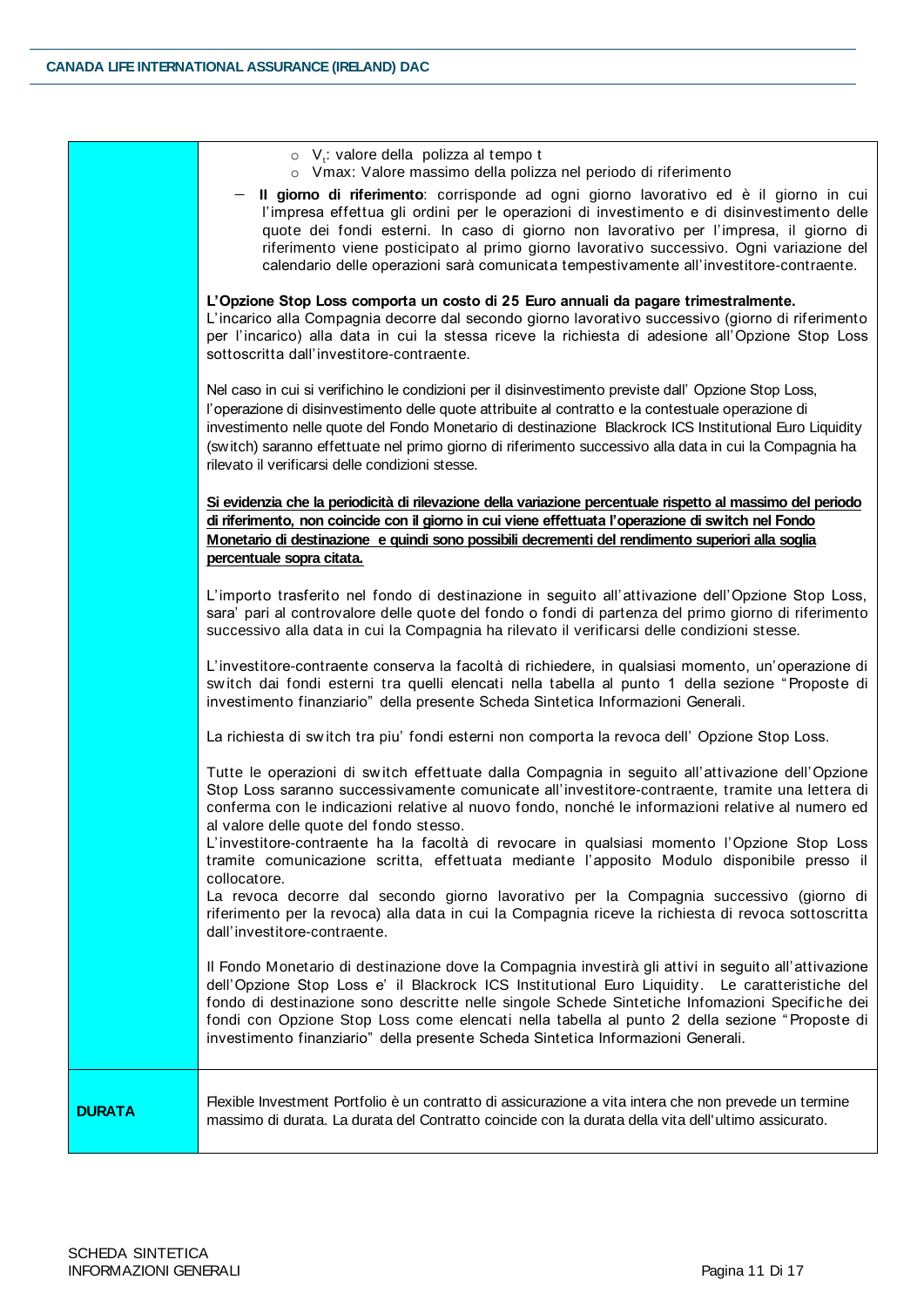|                                                                                    | LE COPERTURE ASSICURATIVE PER RISCHI DEMOGRAFICI                                                                                                                                                                                                                                                                                                                                                                                                                                                                                                                                                                                                                                                                                                                                                                                                                                                                                                                                                                                                                                                                                                                                                                                                                                                                                                                                                                                                                                                                                                                                                                                                                                                                                                                                                                                                                                                                                                                                                                                                                                                                                                                                                                                                        |  |  |  |
|------------------------------------------------------------------------------------|---------------------------------------------------------------------------------------------------------------------------------------------------------------------------------------------------------------------------------------------------------------------------------------------------------------------------------------------------------------------------------------------------------------------------------------------------------------------------------------------------------------------------------------------------------------------------------------------------------------------------------------------------------------------------------------------------------------------------------------------------------------------------------------------------------------------------------------------------------------------------------------------------------------------------------------------------------------------------------------------------------------------------------------------------------------------------------------------------------------------------------------------------------------------------------------------------------------------------------------------------------------------------------------------------------------------------------------------------------------------------------------------------------------------------------------------------------------------------------------------------------------------------------------------------------------------------------------------------------------------------------------------------------------------------------------------------------------------------------------------------------------------------------------------------------------------------------------------------------------------------------------------------------------------------------------------------------------------------------------------------------------------------------------------------------------------------------------------------------------------------------------------------------------------------------------------------------------------------------------------------------|--|--|--|
| <b>CASO MORTE</b>                                                                  | La polizza può prevedere sino a due assicurati.<br>Non è previsto alcun limite minimo di età per ciascun assicurato mentre il limite massimo è di 89 anni.<br>Qualora vi siano due assicurati, almeno uno di essi non dovrà avere superato gli 89 anni alla data di<br>decorrenza della polizza o di investimento del versamento aggiuntivo.<br>L'indennizzo caso morte sarà pagato con il decesso dell'ultimo dei due assicurati. In quel momento la<br>polizza cesserà di essere efficace.<br>L'indennizzo sarà pagato ai beneficiari designati.<br>L'indennizzo caso morte sarà pari al 101% del valore di mercato della polizza al Giorno di<br>Valorizzazione applicabile successivo alla ricezione di tutta la documentazione richiesta, al netto di<br>eventuali imposte applicabili. Il valore di mercato della polizza sarà pari alla somma di tutte le quote<br>moltiplicata per il relativo valore unitario. Non verra' applicata alcuna penale.<br>L'indennizzo caso morte non terrà conto dell'età dell'assicurato al momento del decesso.<br>Il Tasso di Allocazione dipende dall'etá dell'Assicurato piú giovane. La percentuale di Allocazione iniziale<br>sará uguale al 100% del premio pagato per le Polizze dove l'Assicurato piú giovane ha meno di 70 anni<br>alla data di decorrenza del premio. Per le Polizze in cui l'Assicurato piú giovane ha già compiuto 70<br>anni di etá alla Data di Decorrenza del premio, il Tasso di Allocazione iniziale sará inferiore al 100%, in<br>base all'etá di quest'ultimo. La differenza tra il Tasso di Allocazione iniziale utilizzato e 100% verrá<br>investita nella Polizza, sotto forma di Bonus, al termine del quinto anno dalla data di decorrenza del<br>premio in questione.<br>Tasso di<br>Etá del piú giovane<br>Allocazione %<br>degli Assicurati<br>Fino a 69<br>100%<br>70-74<br>99%<br>75-79<br>98%<br>97%<br>80-84<br>85-89<br>96%<br>Avvertenza: Si rinvia alle Condizioni Generali di Polizza per maggiori dettagli sui documenti richiesti da<br>Canada Life International ai fini del pagamento dell'indennizzo. Legal & General International effettuerà i<br>pagamenti entro 30 giorni dalla ricezione della richiesta e della relativa documentazione completa. |  |  |  |
|                                                                                    |                                                                                                                                                                                                                                                                                                                                                                                                                                                                                                                                                                                                                                                                                                                                                                                                                                                                                                                                                                                                                                                                                                                                                                                                                                                                                                                                                                                                                                                                                                                                                                                                                                                                                                                                                                                                                                                                                                                                                                                                                                                                                                                                                                                                                                                         |  |  |  |
| <b>ALTRI EVENTI</b><br><b>ASSICURATI</b>                                           | Non sono previsti altri eventi assicurati.                                                                                                                                                                                                                                                                                                                                                                                                                                                                                                                                                                                                                                                                                                                                                                                                                                                                                                                                                                                                                                                                                                                                                                                                                                                                                                                                                                                                                                                                                                                                                                                                                                                                                                                                                                                                                                                                                                                                                                                                                                                                                                                                                                                                              |  |  |  |
| <b>ALTRE OPZIONI</b><br><b>CONTRATTUALI</b>                                        | Non sono previste altre opzioni contrattuali.                                                                                                                                                                                                                                                                                                                                                                                                                                                                                                                                                                                                                                                                                                                                                                                                                                                                                                                                                                                                                                                                                                                                                                                                                                                                                                                                                                                                                                                                                                                                                                                                                                                                                                                                                                                                                                                                                                                                                                                                                                                                                                                                                                                                           |  |  |  |
| <b>INFORMAZIONI AGGIUNTIVE</b>                                                     |                                                                                                                                                                                                                                                                                                                                                                                                                                                                                                                                                                                                                                                                                                                                                                                                                                                                                                                                                                                                                                                                                                                                                                                                                                                                                                                                                                                                                                                                                                                                                                                                                                                                                                                                                                                                                                                                                                                                                                                                                                                                                                                                                                                                                                                         |  |  |  |
| <b>INFORMAZIONI</b><br><b>SULLE</b><br><b>MODALITÀ DI</b><br><b>SOTTISCRIZIONE</b> | Il Flexible Investment Portfolio è stato chiuso al collocamento in data 26 maggio 2015. I contraenti<br>esistenti possono continuare ad effettuare Versamenti Aggiuntivi nelle polizze già in essere.                                                                                                                                                                                                                                                                                                                                                                                                                                                                                                                                                                                                                                                                                                                                                                                                                                                                                                                                                                                                                                                                                                                                                                                                                                                                                                                                                                                                                                                                                                                                                                                                                                                                                                                                                                                                                                                                                                                                                                                                                                                   |  |  |  |
| <b>SWITCH E</b><br><b>VERSAMENTI</b>                                               | L'investitore-contraente avrà la facoltà di effettuare disinvestimenti di quote di fondi collegate alla<br>polizza per reinvestirli in altre quote di fondi disponibili in qualsiasi momento (ai sensi e nei limiti sotto                                                                                                                                                                                                                                                                                                                                                                                                                                                                                                                                                                                                                                                                                                                                                                                                                                                                                                                                                                                                                                                                                                                                                                                                                                                                                                                                                                                                                                                                                                                                                                                                                                                                                                                                                                                                                                                                                                                                                                                                                               |  |  |  |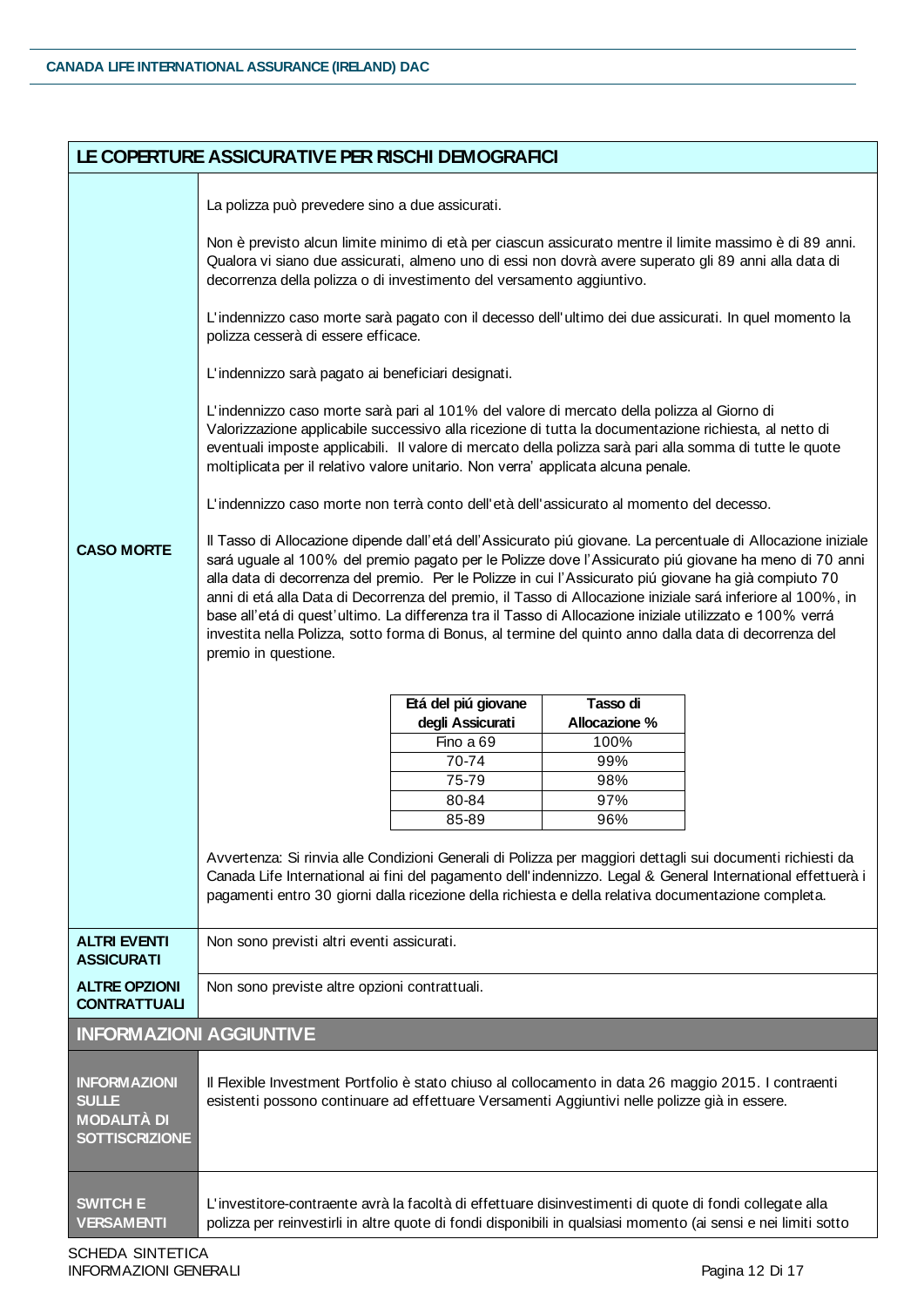| <b>SUCCESSIVI</b>                                                                                                 | indicati).                                                                                                                                                                                                                                                                                                                                                                                                                                                                                                                                                         |
|-------------------------------------------------------------------------------------------------------------------|--------------------------------------------------------------------------------------------------------------------------------------------------------------------------------------------------------------------------------------------------------------------------------------------------------------------------------------------------------------------------------------------------------------------------------------------------------------------------------------------------------------------------------------------------------------------|
|                                                                                                                   | L'investitore-contraente avrà altresì la facoltà di effettuare versamenti successivi in fondi istituiti<br>successivamente alla data di decorrenza della polizza previa consegna della relativa informativa tratta<br>dal prospetto di offerta aggiornato.                                                                                                                                                                                                                                                                                                         |
|                                                                                                                   | Qualora il servizio aggiuntivo Opzione Stop Loss sia stato attivato, l'investitore-contraente deve tener<br>presente quanto descritto nella sezione "Opzioni Contrattuali" della presente Scheda Sintetica<br>Informazioni Generali.                                                                                                                                                                                                                                                                                                                               |
|                                                                                                                   | L'importo minimo che può essere disinvestito e reinvestito in fondi è pari a $\epsilon$ 1.000 (mille).                                                                                                                                                                                                                                                                                                                                                                                                                                                             |
|                                                                                                                   | L'importo minimo iniziale e residuo in ciascun fondo dovrà essere pari a €1.000 (mille).                                                                                                                                                                                                                                                                                                                                                                                                                                                                           |
|                                                                                                                   | L'investitore-contraente potrà investire sino ad un massimo di 20 fondi per volta.                                                                                                                                                                                                                                                                                                                                                                                                                                                                                 |
|                                                                                                                   | In occasione di ciascuno switch, l'investitore-contraente dovrà compilare un apposito modulo,<br>debitamente sottoscritto dall'investitore-contraente, che dovrà essere inviato a Canada Life<br>International.                                                                                                                                                                                                                                                                                                                                                    |
|                                                                                                                   | Lo switch sarà effettuato il Giorno di Valorizzazione successivo alla ricezione delle relative istruzioni.                                                                                                                                                                                                                                                                                                                                                                                                                                                         |
|                                                                                                                   | L'investitore-contraente avrà la facoltà di nominare un Fund Adviser, al quale impartire istruzioni di<br>switch da comunicare per proprio conto a Canada Life International.                                                                                                                                                                                                                                                                                                                                                                                      |
|                                                                                                                   | Le prime sei operazioni di switch per ciascun anno dalla data di decorrenza della polizza saranno<br>gratuite. Agli ulteriori switch potrà essere applicata una commissione. Si rinvia alla sezione "Costi" per<br>maggiori informazioni.                                                                                                                                                                                                                                                                                                                          |
|                                                                                                                   | L'investitore-contraente avrà la facoltà di effettuare versamenti aggiuntivi in qualsiasi momento. Questi<br>verranno investiti in quote degli stessi fondi nei quali è investita la polizza, o sarà possibile effettuare il<br>ribilanciamento del portafoglio fino ad un massimo di 20 (venti) fondi per includere eventuali fondi<br>istituiti successivamente alla data di decorrenza della polizza                                                                                                                                                            |
| <b>RIMBORSO DEL</b><br><b>CAPITALE A</b><br><b>SCADENZA</b><br>(CASO VITA)                                        | Trattandosi di una polizza a vita intera, non è prevista l'ipotesi di rimborso del capitale a scadenza.                                                                                                                                                                                                                                                                                                                                                                                                                                                            |
| <b>RIMBORSO DEL</b><br><b>CAPITALE</b><br>PRIMA DELLA<br><b>SCADENZA</b><br>(C.D. RISCATTO)<br><b>E RIDUZIONE</b> | L'investitore-contraente potrà riscattare in tutto o in parte il premio investito in qualsiasi momento, a<br>condizione che la somma da riscattare non sia inferiore a €.000 (cinquemila).                                                                                                                                                                                                                                                                                                                                                                         |
|                                                                                                                   | Non è previsto un limite massimo di riscatto; tuttavia il valore del capitale investito residuo,<br>successivamente al riscatto, dovrà essere almeno pari a €10.000 (diecimila).                                                                                                                                                                                                                                                                                                                                                                                   |
|                                                                                                                   | Per riscattare, l'investitore-contraente dovrà inviare a un modulo debitamente compilato e sottoscritto<br>nonché la documentazione originale di polizza.                                                                                                                                                                                                                                                                                                                                                                                                          |
|                                                                                                                   | In caso di riscatto totale, il valore di riscatto sarà pari al valore di riscatto, diminuito di ogni penale di<br>riscatto ed eventuali imposte applicabili, calcolato il Giorno di Valorizzazione successivo a quello in cui<br>abbia ricevuto tutta la documentazione necessaria. In caso di riscatto parziale, il valore di riscatto<br>parziale sarà pari all'importo richiesto dall'investitore-contraente. Ogni eventuale penale di riscatto e/o<br>imposte applicabili saranno in seguito dedotte tramite la cancellazione delle quote rimanenti da tutti i |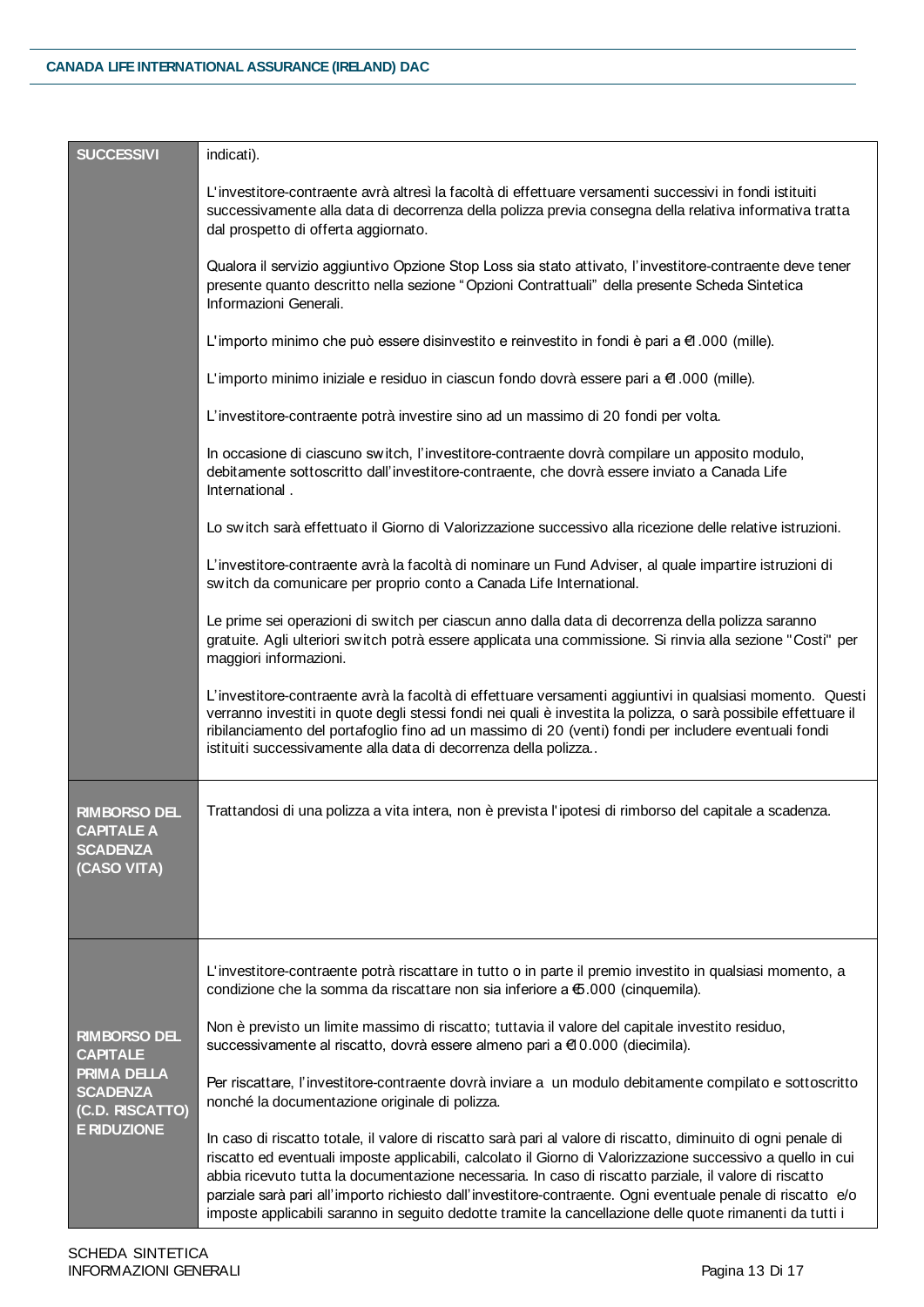|                                                                | fondi in modo proporzionale.                                                                                                                                                                                                                                                                                                                                                                                               |
|----------------------------------------------------------------|----------------------------------------------------------------------------------------------------------------------------------------------------------------------------------------------------------------------------------------------------------------------------------------------------------------------------------------------------------------------------------------------------------------------------|
|                                                                | In caso di riscatto, l'investitore-contraente potrebbe ricevere un ammontare inferiore all'investimento<br>finanziario originale.                                                                                                                                                                                                                                                                                          |
|                                                                | Si rinvia alla Sezione B.2) della Parte 1 del Prospetto d'offerta per ulteriori dettagli circa le modalità di<br>riscatto.                                                                                                                                                                                                                                                                                                 |
| <b>REVOCA DELLA</b><br><b>PROPOSTA</b>                         | Ai sensi dell'articolo 176 del D.Lgs. 7 settembre 2005, n. 209, l'investitore-contraente ha diritto di<br>revocare la propria proposta fino a quando la polizza non sia entrata in vigore. La revoca della proposta<br>dovrà essere scritta e inviata.<br>Canada Life International rimborserà all'investitore-contraente le somme eventualmente pagate entro<br>30 giorni dal ricevimento della comunicazione.            |
| <b>DIRITTO DI</b><br><b>RECESSO</b>                            | Ai sensi dell'art.177 del D.Lgs. 7 settembre 2005, n. 209, l'investitore-contraente ha il diritto di<br>recedere dalla polizza, a condizione che la richiesta di recesso sia inviata a entro 30 giorni dalla data di<br>ricezione di comunicazione che il contratto è concluso da parte dell'investitore-contraente<br>In caso di recesso, Canada Life International restituirà il premio. Per effetto di tale rimborso il |
|                                                                | Versamento Aggiuntivo cesserà di essere efficace.                                                                                                                                                                                                                                                                                                                                                                          |
|                                                                | La somma restituita all'investitore-contraente sarà pari a parte del valore di polizza attribuibile al<br>versamento aggiuntivo al Giorno di Valorizzazione successivo, diviso la percentuale del versamento<br>aggiuntivo investito al netto di eventuali imposte applicabili.                                                                                                                                            |
|                                                                | Il valore di rimborso della polizza potrebbe essere maggiore o inferiore al premio investito a causa della<br>possibile differenza del valore di polizza alla data di decorrenza e alla data di recesso.                                                                                                                                                                                                                   |
| <b>ULTERIORE</b><br><b>INFORMATIVA</b><br><b>DISPONIBILE</b>   | Il sito internet di Canada Life International fornisce informazioni sui prodotti e sui fondi disponibili. Tutta<br>la documentazione, incluso il Prospetto d'offerta e i regolamenti dei fondi, è disponibile sul sito web e<br>può essere scaricata e stampata.                                                                                                                                                           |
|                                                                | Canada Life International è tenuta a comunicare tempestivamente agli investitori-contraenti le variazioni<br>del Prospetto di offerta concernenti le caratteristiche essenziali del prodotto, tra le quali la tipologia di<br>gestione, il regime dei costi e il grado di rischio.                                                                                                                                         |
| <b>LEGGE</b><br><b>APPLICABILE AL</b><br><b>CONTRATTO</b>      | Il Contratto è disciplinato dalla legge italiana.                                                                                                                                                                                                                                                                                                                                                                          |
|                                                                | I tipi di assets che compongono il prodotto sono disciplinati dalla normativa irlandese. Per questo gli<br>assets disponibili possono essere diversi da quelli permessi dalla legge italiana.                                                                                                                                                                                                                              |
|                                                                | Canada Life International è autorizzata e vigilata dell'Ente per la regolamentazione finanziaria in Irlanda.                                                                                                                                                                                                                                                                                                               |
| <b>REGIME</b><br><b>LINGUISTICO</b><br>DEL<br><b>CONTRATTO</b> | La documentazione contrattuale e le informazioni relative al presente Contratto sono redatte in lingua<br>italiana.                                                                                                                                                                                                                                                                                                        |
|                                                                | Tutte le comunicazioni agli investitori-contraenti saranno in italiano.                                                                                                                                                                                                                                                                                                                                                    |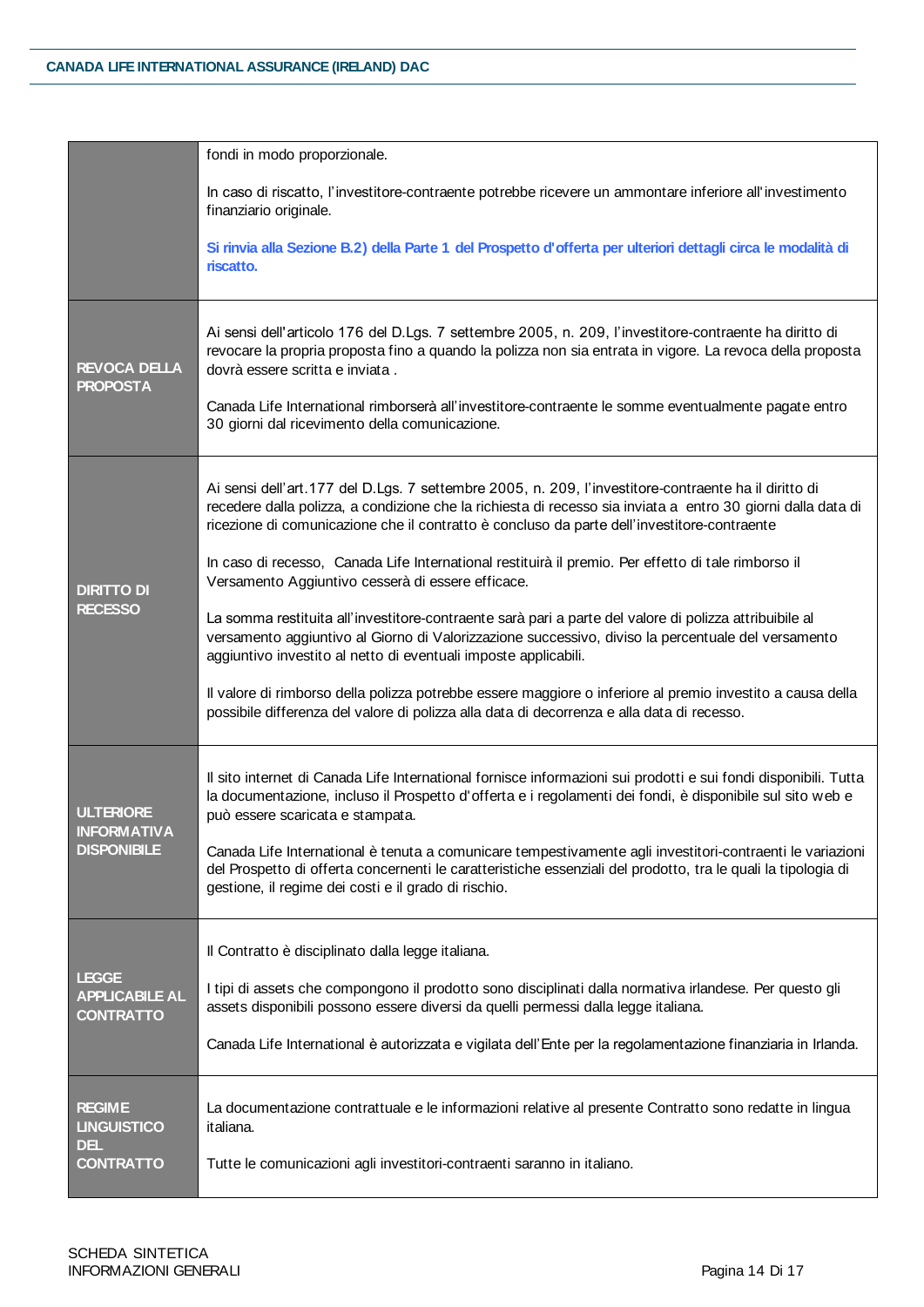| <b>RECLAMI</b> | In caso di reclamo, si prega di contattare e scrivere a, ai seguenti recapiti:                                                                |
|----------------|-----------------------------------------------------------------------------------------------------------------------------------------------|
|                | Telefono: 848 780 601<br>Fax: 848 786 580                                                                                                     |
|                | O per iscritto:                                                                                                                               |
|                | Servizio Clienti<br>Canada Life International Assurance (Ireland) DAC<br>Irish Life Centre<br>Low er Abbey Street<br>Dublin 1<br>Ireland      |
|                | Qualora il riscontro non fosse soddisfacente, l'investitore-contraente potrà presentare reclamo alle<br>seguenti autorità di vigilanza:       |
|                | In relazione al Contratto, l'investitore-contraente potrà presentare reclamo all'IVASS.                                                       |
|                | <b>IVASS</b><br>Servizio Tutela degli Utenti<br>Via del Quirinale 21<br>00187 Roma<br>Tel: 06.42.133.1                                        |
|                | In relazione alla trasparenza della documentazione del Prospetto d'offerta, l'investitore-contraente potrà<br>presentare reclamo alla CONSOB. |
|                | <b>CONSOB</b><br>Via G.B. Martini 3<br>00198 Roma<br>Tel: 06.84771                                                                            |
|                | <b>CONSOB</b><br>Via Broletto 7<br>20121 Milano<br>Tel: 02.724201                                                                             |
|                | Per ogni altro reclamo, o in alternativa a quanto sopra indicato è possibile contattare, il Financial<br>Services Ombudsman irlandese.        |
|                | Financial Services Ombudsman's Bureau<br>3rd Floor<br>Lincoln House<br>Lincoln Place<br>Dublin 2<br>Irlanda                                   |
|                | Tel: + 353 1 662 0899                                                                                                                         |
|                | Si rinvia alla Sezione A della Parte 1 del Prospetto d'offerta per ulteriori dettagli.                                                        |
|                |                                                                                                                                               |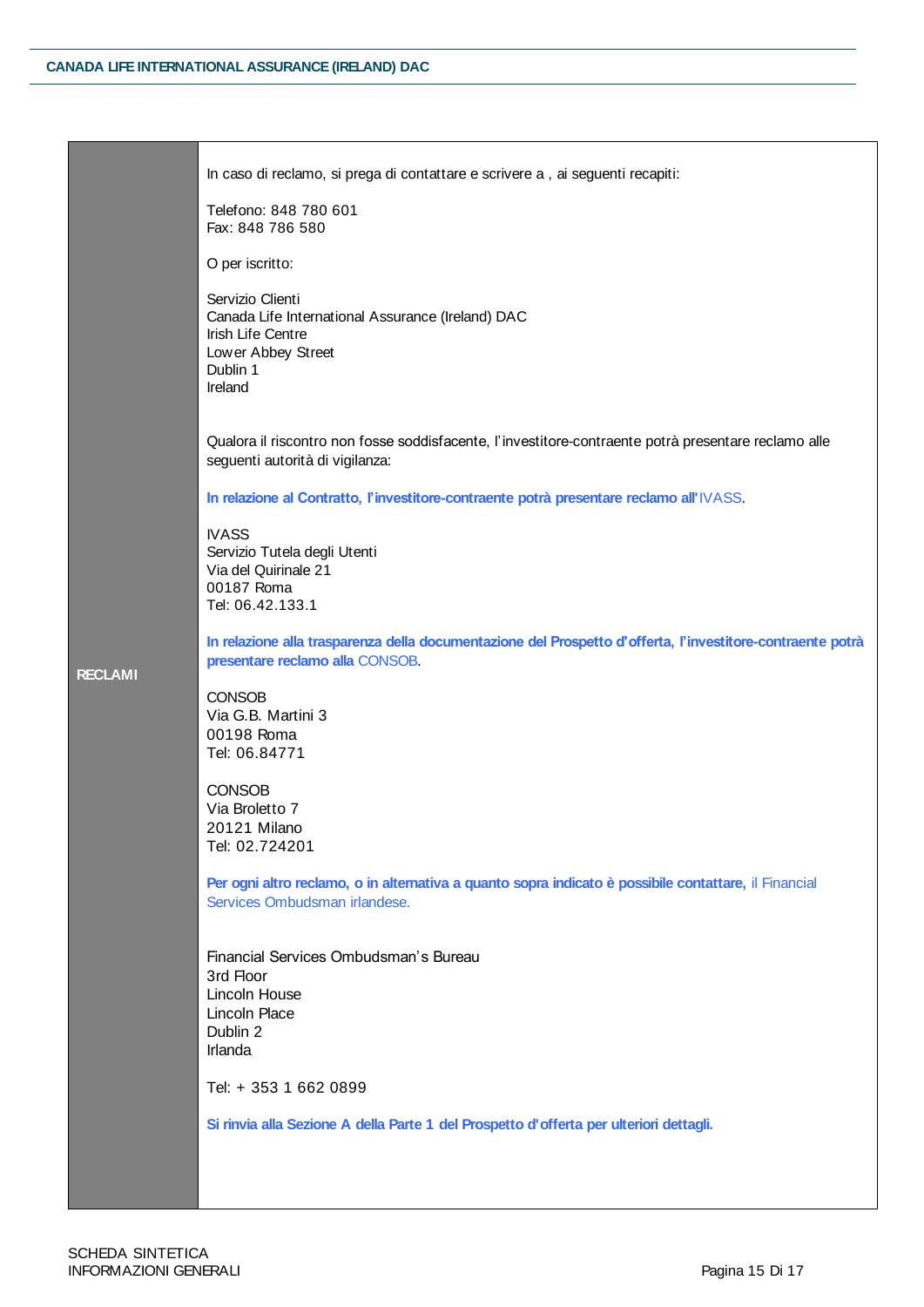**Avvertenza: La Scheda Sintetica del Prospetto d'offerta deve essere conseguata all'investitore-contraente, unitamente alle Condizioni di contratto, prima della sottoscrizione. Data di deposito in Consob della parte "Informazioni Generali": 23 Marzo 2017**

**Data di validità della parte "Informazioni Generali": 24 Marzo 2017**